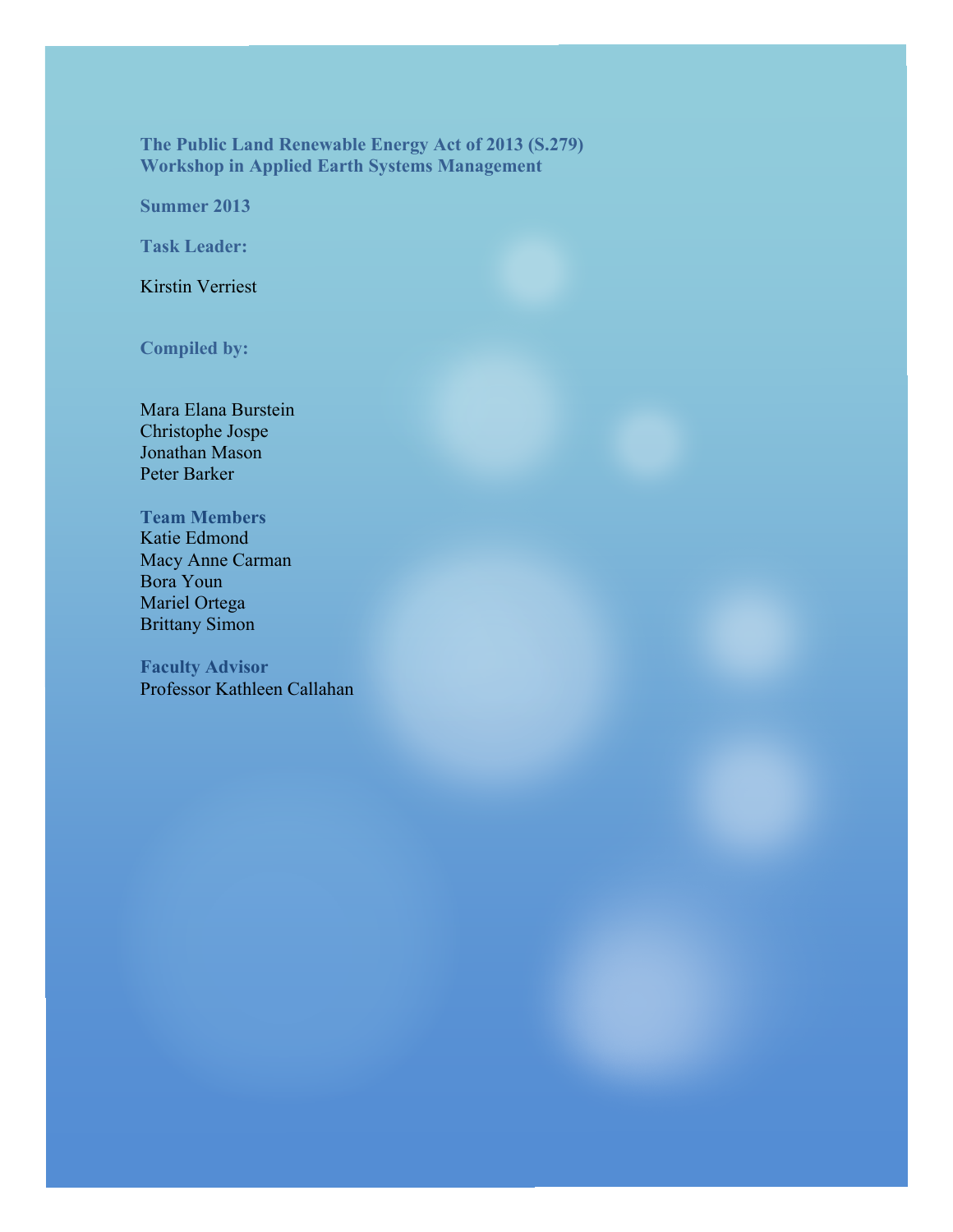# **Table of Contents**

| 3. Environmental Solutions in the Public Land Renewable Energy |  |
|----------------------------------------------------------------|--|
|                                                                |  |
|                                                                |  |
|                                                                |  |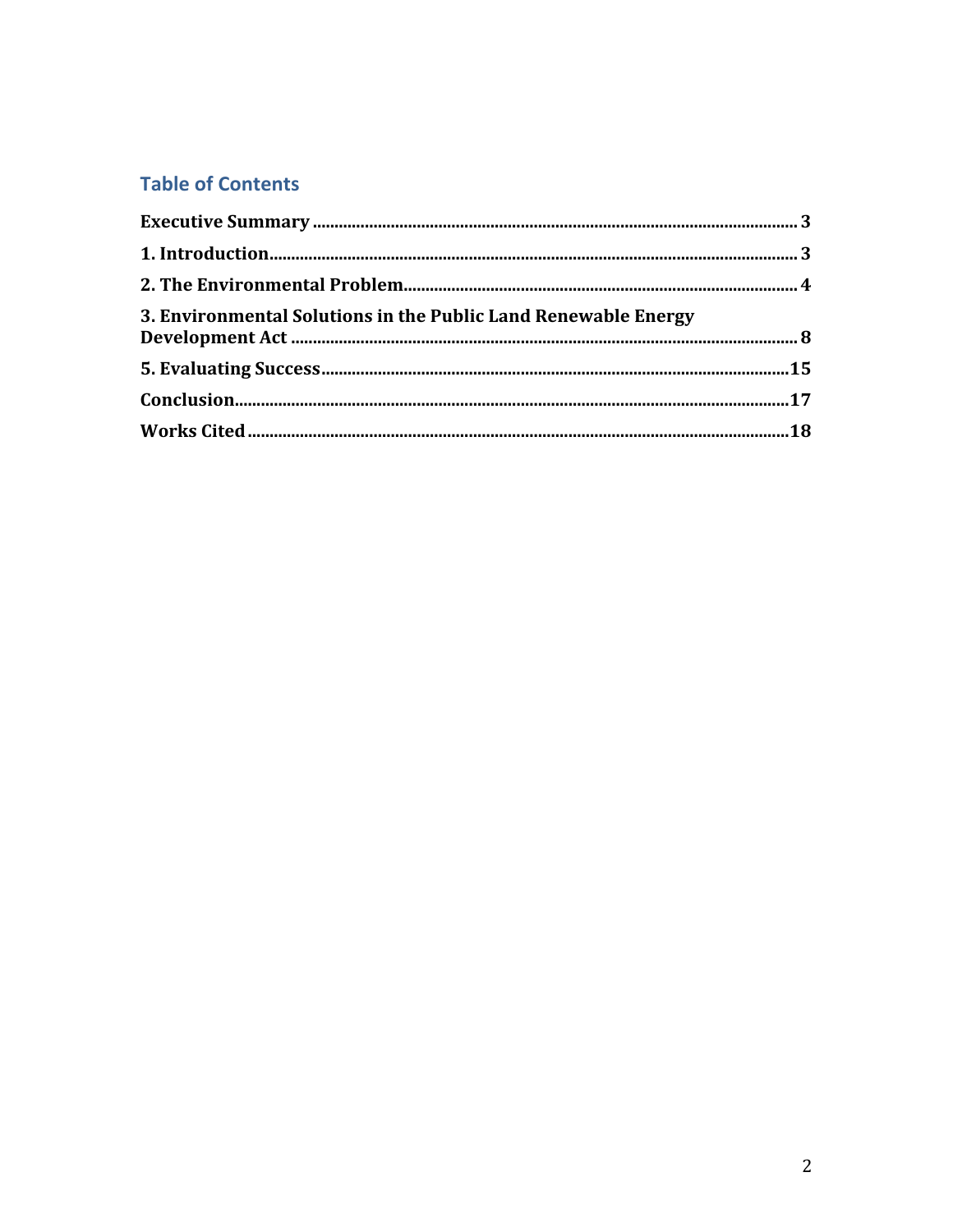#### **The Public Land Renewable Energy Act of 2013 (S.279)**

## **Executive Summary**

The Public Land Renewable Energy Development Act of 2013 (S.279) promotes a competitive leasing program for renewable energy projects on public lands held by the Bureau of Land Management, National Forest Service, and the military. It proposes to assess suitable lands for renewable energy development and establish two wind and two solar energy pilot programs with the goal of reaching a permanent leasing program within two years. The intent of this bill is to generate more renewable energy sources and reduce fossil fuel consumption. By promoting this development, the Public Land Renewable Energy Development Act represents an indirect solution to mitigate the global impacts of greenhouse gas emissions (GHGs) from fossil fuels combustion and the local impacts of fossil fuel extraction.

Mining fossil fuels has significant local environmental impacts including habitat destruction, wildlife disruption, erosion, loss of biodiversity, water waste, and water contamination. Additionally, burning fossil fuels significantly contribute to climate change, causing sea levels to rise, oceans to warm, and weather patterns to change. These impacts will affect humans and ecosystems all over the world.

While the bill presents a potential solution to these issues, it presents issues that must be addressed, such as the cost of renewable energy production, the efficiency of transmission and storage of power, . If passed, the bill will be successful if it increases the amount of responsible renewable energy production on public lands thus reducing the local impacts of fossil fuels extraction and the global impacts of fossil fuels combustion.

## **1.** Introduction

The Public Land Renewable Energy Development Act of 2013 (S.279) encourages wind and solar energy development on Bureau of Land Management (BLM), United States Forest Service (USFS), and military lands. Public lands represent a significant amount of territory in the United States (US) and have three main uses (77). First, they are used for commercial activities such as oil and gas extraction, renewable energy development and forage for livestock. Second, they are used for recreation, including hunting, fishing and other outdoor activities. And third, they are used for natural resource conservation. The public lands have 21 million acres available that are capable of generating wind power and 29 million acres available that can produce solar energy  $(26)$ .

The purpose of the act is to establish a pilot competitive leasing program on these lands for two wind power and two solar utility scale projects (90). The bill proposes Programmatic Environmental Impact Studies (PEIS) assess project feasibility and projects' environmental impacts are mitigated in accordance with relevant laws (90). The bill also directs the Agriculture and Interior Secretaries to not only segregate lands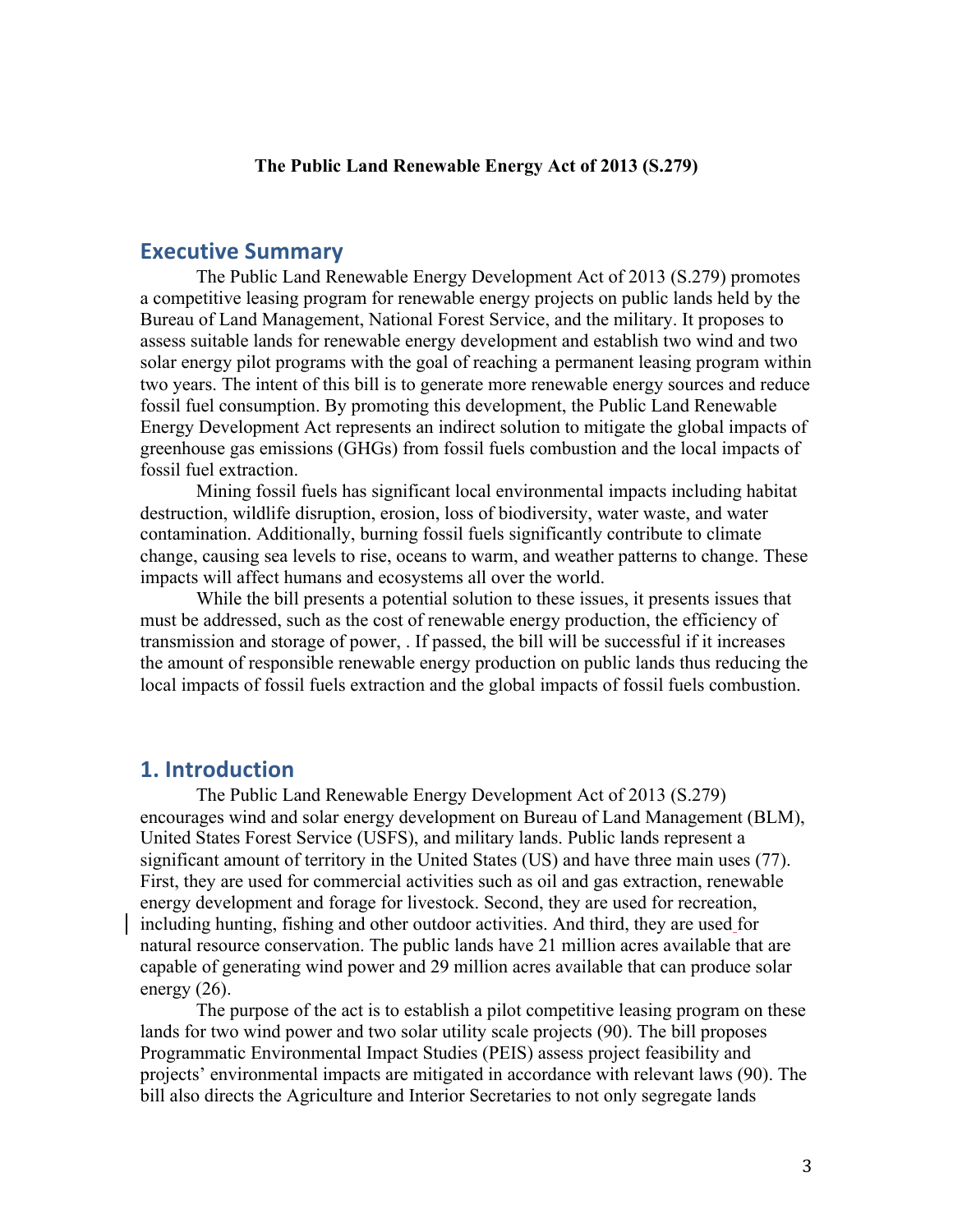suitable for renewable energy development from mining claims but also study the feasibility of using conservation banks by establishing the Renewable Energy Resource Conservation Fund for federal and state to further mitigate the environmental impacts of solar and wind energy development.

This paper outlines the environmental problems associated with fossil fuel extraction and combustion, how the Public Land Renewable Energy Development Act of 2013 proposes an indirect solution to these problems, issues and controversies associated with increased renewable energy development on public land, as well as how to measure success of the legislation.

## **2. The Environmental Problem**

The Public Land Renewable Energy Development Act aims to address two distinct environmental problems. First, the land-use shift from traditional fossil fuel extraction to renewable energy would decrease the environmental degradation, wastewater production, and water contamination of public lands. Second, by encouraging the production of renewable energy on public lands, the bill will reduce fossil fuel consumption and its contribution of greenhouse gases (GHG) to the atmosphere.

#### 2.1 Fossil Fuel Formation and Local Impacts of Extraction on Public Land

Coal, natural gas, oil, and tar sands all formed through the decomposition of living organisms combined with extreme heat and pressure for hundreds of millions of years. Coal is formed between layers of sediment on land, while oil and natural gas are formed by the decomposition of marine organisms by anaerobic bacteria under layers of ocean sediment. There are two hypotheses of how tar or oil sands are formed either as a result of an old crude oil microbiologically deteriorating or extreme amounts of pressure caused the tar to seep into the surrounding sediments (4).

Coal and tar sands are extracted by removing the surface layers of rock and sediment above the resource. It is then shipped to power plants or further refined in the case of the tar sands. Oil and gas are extracted by drilling vertical wells and relying on the natural pressure of the gas or of the water, chemicals, and steam to flush it out of the deposit. Recently, new forms of hydraulic fracturing have added new methods of extraction. This process adds horizontal drilling into the surrounding rock at the bottom of the well. The rocks containing the secured deposits are fractured and water and sand flushed the natural gas out of its location.

In order to set up a mining location, there must be appropriate roads constructed for the heavy equipment that is used in both the drilling and transportation of the resource. These roads can cause habitat fragmentation by disrupting the local wildlife and their patterns of movement across the landscape. For example, in the removal of tar sands from the mining site, trucks with a capacity of up to 320 tons per load are used to transport the sands for refining (1). The trucks are powered by fossil fuels that emit carbon dioxide and produce noise that disturbs wildlife (93). While the Bureau of Land Management (BLM) sets guidelines for best practices, even simple dirt two-rut roads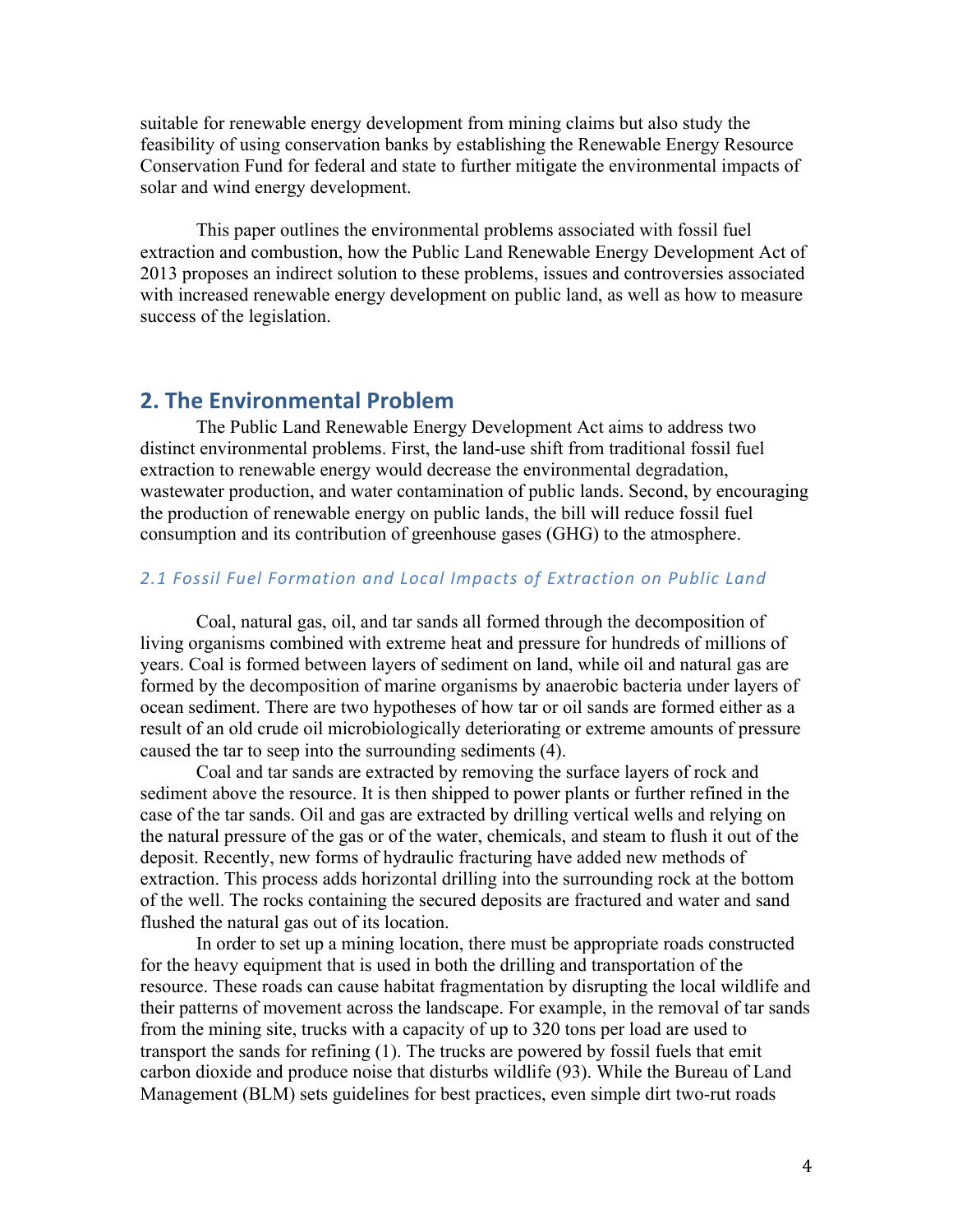increase erosion. After mining is complete, major reclamation is needed. It can take up to 15 years for an ecosystem to recover, but sometimes the mixing of soil types, compaction, and loss of topsoil degrade soil quality so much that the species that repopulate the area are weedy and less diverse than the original ecosystem (93).

Additionally, the extraction process is extremely water intensive. Most of the deposits on public lands have limited water resources. Tar sand extraction and processing require several barrels of water for each barrel of oil that is produced (59). In other situations, groundwater is extracted along with the resource and then injected into the ground to flush more of the oil or gas out of the ground. This contaminated water is one of the largest wastes associated with all of the mining processes. The contaminated water can be stored in large pits on the surface, but can leak into the groundwater, aquifers, or natural surface water, which are the sources of drinking water for both humans and wildlife. It is estimated that up to 42% of these waste pits are unlined, providing no barrier to protect natural water sources (59). Coal mining specifically introduces sulfur and nitrogen compounds into nearby water that then has similar effects as the acid rain. (59). Natural gas production through hydraulic fracturing adds more methane to the atmosphere, which is a more powerful but a short term GHG, through leakage and venting during gas extraction and carbon dioxide release during combustion (10).

The BLM has outlined best management practices to mitigate the damage caused by each extraction method. They range from suggested paint colors for equipment to better camouflage into the surroundings, the creation of the smallest roads possible, and guidelines for reclamation of roads and the remaining footprint of the drilling activities (29). In addition to negatively impacting local lands, the combustion of fossil fuels contributes to climate change.

### 2.2 Climate Change Impacts

The extraction of fossil fuels for energy production is responsible for the emissions of major pollutants (including  $NOx$ ,  $SO<sub>2</sub>$ , particulate matter, and other traceable pollutants) drastically changing the composition of the atmosphere and causing climate change.

Climate change is a broad term that refers to the change in the historical patterns of climate factors such as temperature, wind, humidity, and precipitation that have been observed in the past 150 years. These long-term patterns influence environmental and human systems alike and even slight changes are proving to have drastic repercussions (Professor Jason Smerdon). Climate change is the result of GHG emissions from the combustion of fossil fuels such as coal, oil, and natural gas. These fuels have been used to power transportation, industry, and domestic comforts since the mid-nineteenth century. Despite significant advancements in technology, the combustion of these fuels still produces high levels of emissions, which disturb the natural balance of the environment.

GHGs trap some heat that should radiate away from Earth into the solar system. These insulating gases create Earth's moderate temperature in which liquid water and life can exist. Solar radiation reaches the planet in the form of short-wave radiation which can travel through the atmosphere and is absorbed as heat. Earth reradiates this heat as long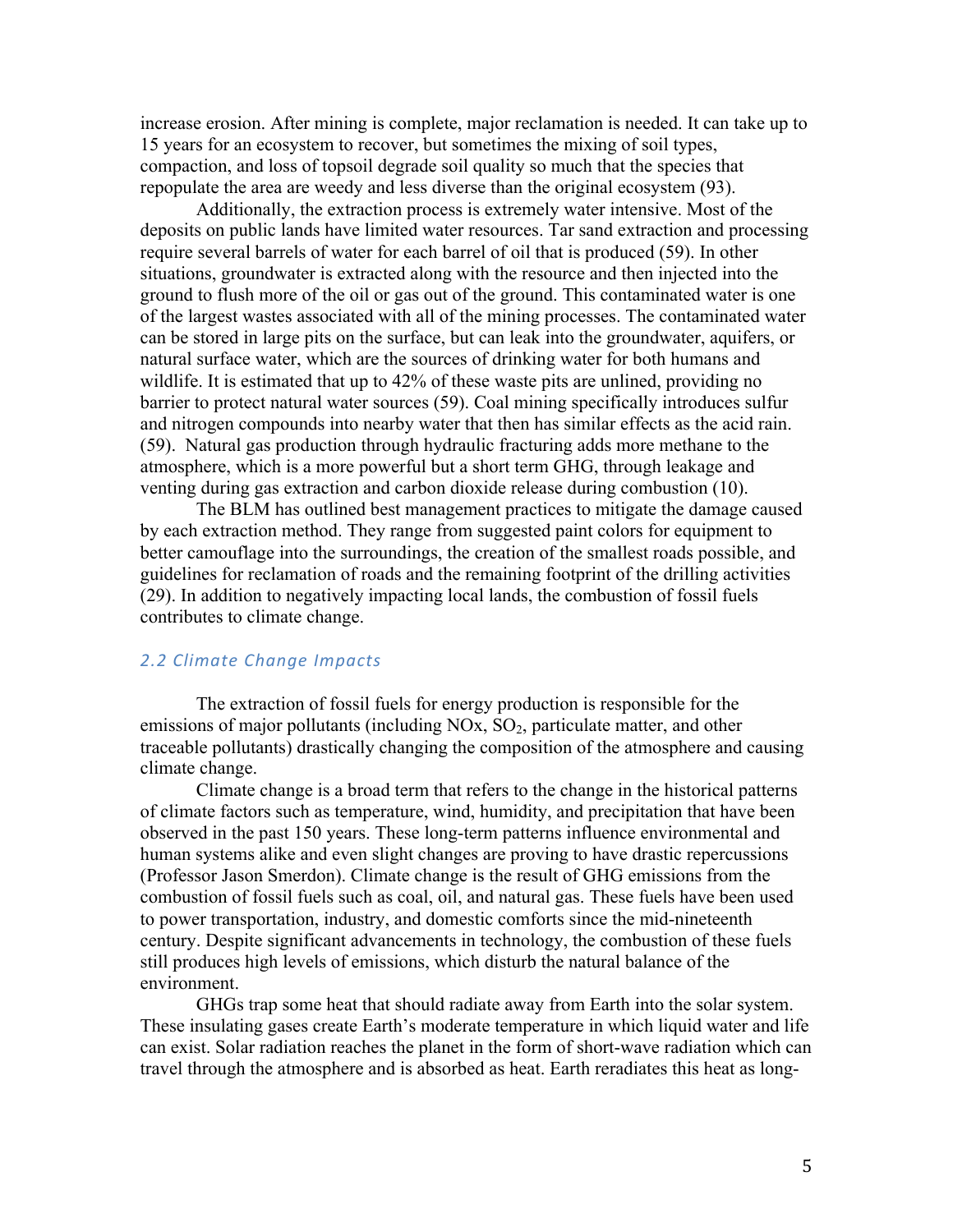wave radiation which is absorbed by GHGs and rather than escaping the atmosphere, it warms the surrounding atmosphere and surface of the Earth.

Carbon dioxide is the most abundant GHG emission. This compound occurs naturally in the atmosphere, but human activities, mainly fossil fuels combustion, disrupt the balance of the carbon cycle by removing the carbon that is stored underground and putting it into the atmosphere in the form of carbon dioxide faster than the Earth can reabsorb it. Currently, the concentration is above any naturally occurring concentration in the past 400 thousand years based on air samples from ice cores (6).

In the U.S., the main production of carbon dioxide is from electricity (33%), transportation (28%), and industry (20%) (23). Of all electricity produced, 70% is generated using fossil fuels. In 2011 alone, the U.S. produced 6,702 million metric tons of carbon dioxide. Climate change is an issue facing the entire world but the U.S. still produces roughly 20% of global carbon emissions, second in production only to China (23).

Over the past 100 years, a very short time period on the geologic scale, the average temperature of the planet has increased by 1.4**°**F (63). If emissions of heat trapping carbon are not reduced, the average surface temperature is projected to rise another 2 to 11.5°F over the next 100 years (25). To date, GHG emissions have already caused glacier and ice cap melt, sea level rise, and an increase in extreme weather patterns.

#### *1.#Oceans#and#Climate*

Studies on the Agassiz Ice Cap in the Canadian Arctic show that the melt rate of the past 25 years is greater than any period seen in the past 4,200 years (31). This shrinkage of ice causes a natural feedback loop, which increases the warming effects because incoming radiation is absorbed by the oceans instead of reflected back into the atmosphere. This in turn increases ocean temperatures and rate of ice melt. The graph below demonstrates that September 2012 was the lowest record of sea ice extent in the history of satellite monitoring at 1.3 million square miles-- 49% lower than the 1979- 2000 average (63).



Figure 1. Minimum sea ice extent for each year. The linear rate of decline per decade is 13.0% (45)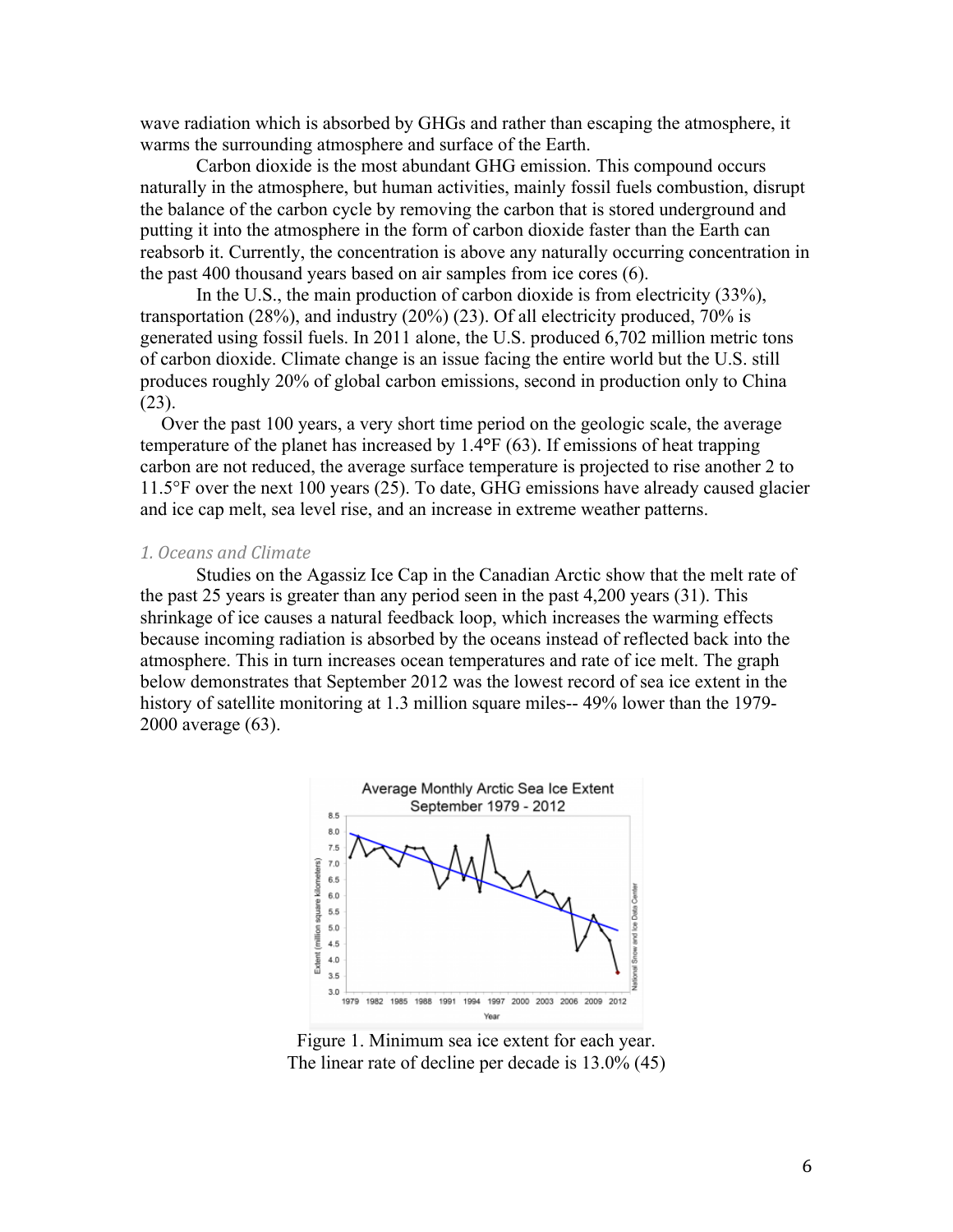The melt of the sea ice has contributed to a rise in sea levels, estimated at 0.12 inches per year, a rate almost twice as much as the historic increase from 1880 (94). This could have detrimental impacts on both biological and human welfare. For example, sea turtle nesting beaches could be lost. It could also cause many coastal communities to be destroyed, which would displace a large portion of the U.S. population.



Figure 2. Average change in sea level around the continental U.S. (58)

Other indicators of climate change include shifting ranges in climatic patterns, and an increase in severe weather events such as hurricanes and droughts. In 2012, almost 75% of the continental U.S. experienced drier than normal conditions and the Department of Agriculture has declared many heavily drought-stricken wheat-growing areas to be in a state of natural disaster (29). Globally, there has been an increase in precipitation and temperature fueling larger and more destructive storms. In November 2012, Hurricane Sandy spent a significant amount of time over ocean water 5° F warmer than normal average temperature, which increased the amount of water that it carried to shore (23). The occurrence of extreme precipitation events, where one location received a great deal more precipitation than normal in a single day, was relatively constant from 1910 to 1980 until it began to increase. Eight of the top 10 years of extreme one-day events have occurred within the past 20 years (94).

#### 2. Changes in Landscape and Wildlife Patterns

As the patterns of rain and snow are changing, plants and animals that depend on these weather functions are forced to move toward polar regions and alpine environments. For example, the National Audubon Society collects annual data on the movement of migratory birds in North America, and in the past 40 years, 58% of the species showed a pattern of shifting wintering ranges. This pattern was observed in a variety of species, as the average range shift for all species was 35 miles north (6). The International Union for the Conservation of Nature has roughly estimated that 23% of mammals and 12% of bird species are threatened with extinction due climate change and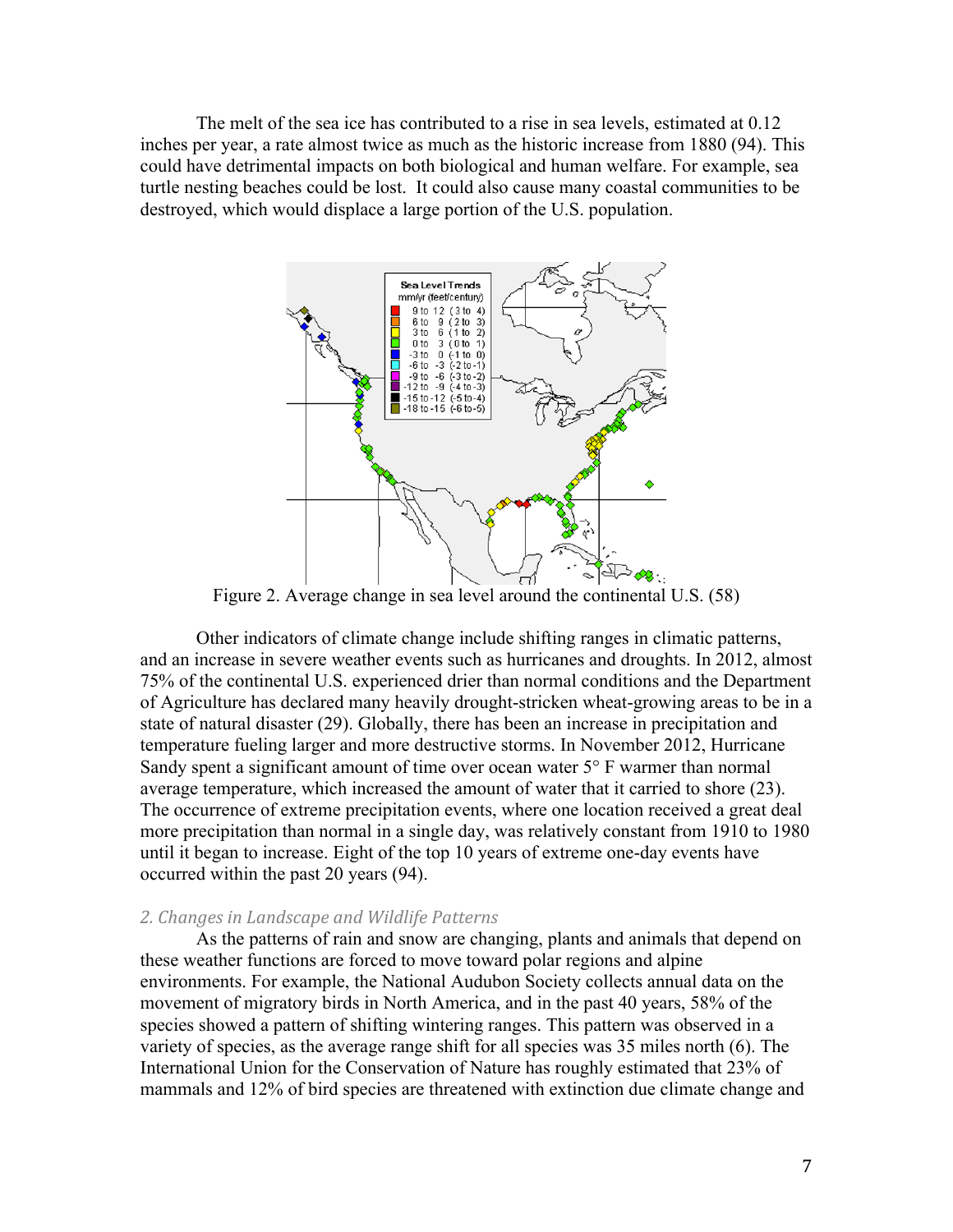the factors contributing to it (45,101). Species and ecological communities may be left with little remaining viable habitat thus, changing the ecosystems and natural wildlife around the world (65).

#### *3.#Human#Issues*

Different models predict human and societal struggles under different climate change scenarios. There could be an increase in extreme weather related deaths, and an increase in air pollution related diseases. Changing weather patterns may increase the number of violent storms, including flooding, which could lead to more water borne illness and disease. For example, extreme weather events (e.g. droughts, floods, etc.) will likely affect agricultural yield production. This could compromise the availability of fresh food and water threatening human health through malnutrition and the spread of disease (26). It has been documented that an increase in temperature increases disease rates and food poisoning. Traditional economies, such as skiing in the Northeast, are already suffering due to shorter winter seasons (94). Further, although only 2% of the world's land lies at or below 10 meters of elevation, these areas contain 10 percent of the world's human population. This means about 634 million people would be directly threatened by sea level rise (6).

Because the local impacts of fossil fuel extraction and the global impacts of climate change are significant. Senator Jon Tester, introduced the Public Land Renewable Energy Development Act in February 2013. Legislative proponents include Dean Heller (R-NV), Mark Udall (D-CO), Tom Udall (D-NM), James Risch (R- ID), Martin Heinrich (D-NM), Max Baucus (D-MT), Michael Bennet (D-CO) (68, 19, 41, 47, 48, 53, 57, 80, 86).

## **3. Environmental Solutions in the Public Land Renewable Energy Development Act**

Government action is needed to encourage the development of commercial size renewable energy projects to keep up with increasing energy demand and reduce the impacts of fossil fuel use. Additional benefits of these projects include: lowering air pollutants from non-renewable resources (coal, natural gas and oil); energy diversification; as well as improving human health, water resources, and ecosystems (76).

As mentioned above, climate change will significantly impact the U.S.'s air quality, water resources and landscape. However to date, there is minimal legislative direction on how to increase wind, geothermal and solar energy projects on public lands. Government action is needed to encourage renewable energy development and infrastructure, as well as standardize and streamline competitive bidding processes. Additionally, the government must ensure that commercial wind and energy projects are developed with minimal and mitigated environmental impacts (76).

To ensure that the Public Land Renewable Energy Development Act does not encourage further local environmental degradation through the development of commercial scale wind and solar farms, the bill proposes the segregation of lands suitable for renewable energy projects and the development a Programmatic Environmental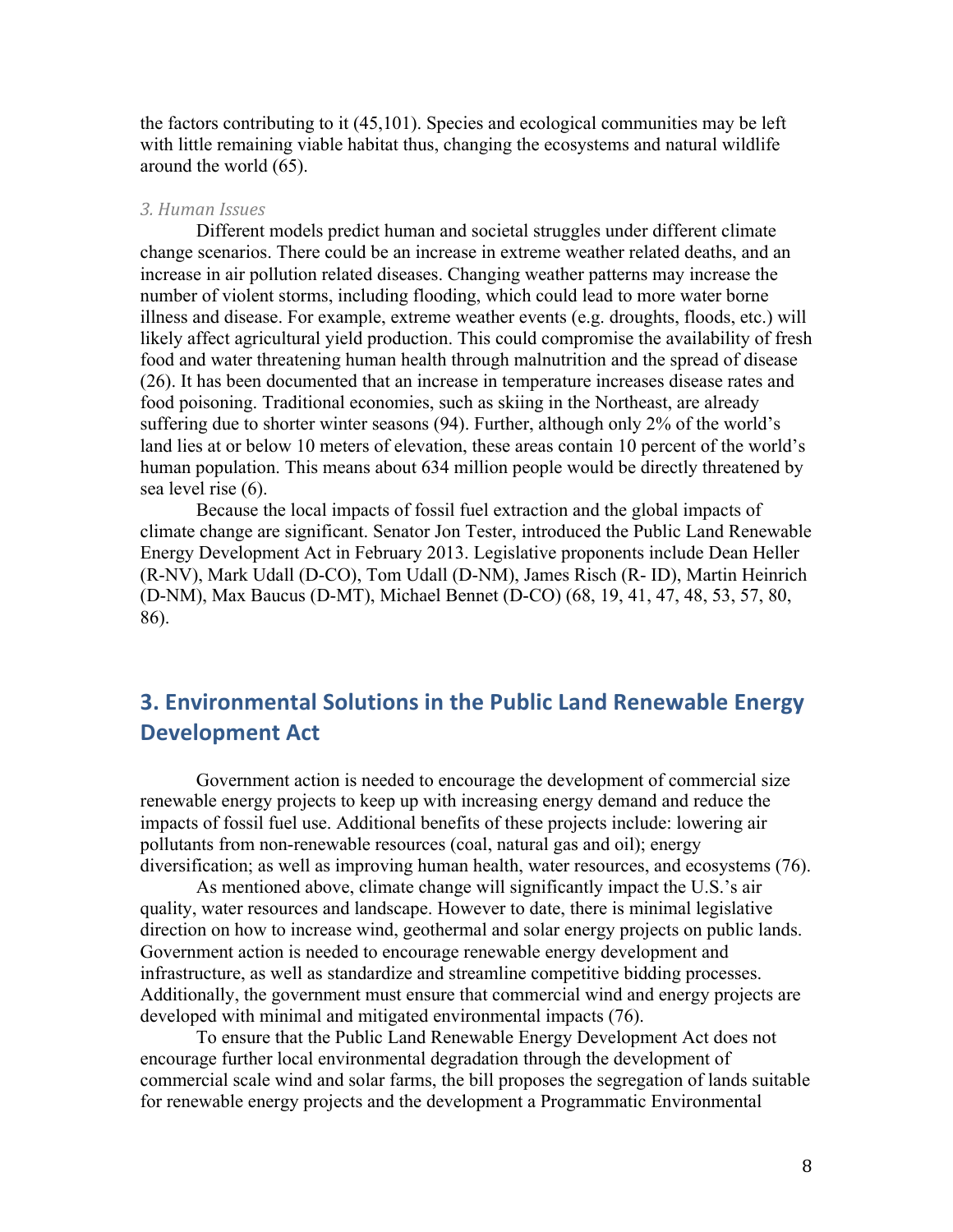Impact Statement (PEIS) as well as the Renewable Energy Resource Conservation Fund. For background, this section also describes how wind and solar energy are produced.

#### *3.1\$Segregating\$Suitable\$Lands\$and\$Assessing\$Environmental\$Impacts*

According to BLM data, as of 2010, 41,000,000 acres of federal public lands were leased for oil and gas development (89). The promotion of renewable energy on public lands would segregate lands suitable for solar and wind energy development from mining claims, thereby preventing the negative impacts of future fossil fuel extraction, such as loss of biodiversity, degradation of landscapes, water and air contamination, and the associated human health risks.

#### **3.2 Renewable Energy Resource Conservation Fund**

From 2003 through 2012, the government has explicitly earmarked only about 7.6% of revenues from natural resource leases to conservation efforts, through disbursements to the Land and Water Conservation Fund. The federal government distributes this money as matching grants to state and local agencies to secure or improve parks and recreational areas, across the country.

The Public Land Renewable Energy Development Act of 2013, however, establishes a different disbursement scheme for revenues generated by solar and wind energy development by setting up the Renewable Energy Resource Conservation Fund, which would use the leasing program's revenues to conserve fish and wildlife habitats and corridors by restoring and protecting lands impacted by solar and wind energy development. This money can also be used to secure recreational access to Federal public lands that are inaccessible or restricted (26).

During the first 15 years of the leasing program, the Treasury Secretary will disburse revenues in the following way:

| <b>Conservation Fund</b> | 35% |
|--------------------------|-----|
| County                   | 25% |
| State                    | 25% |
| U.S. Treasury            | 15% |

After 15 years, the percentage of revenues allotted to the U.S. Treasury will be diverted to the Conservation Fund. Moreover, throughout the life of the leasing program, the States must use 33% of their allotted revenues for purposes in line with the Conservation Fund. Effectively, this means that during the first 15 years of the leasing program, about 43% of renewable energy development revenues will be used for conservation purposes and 58% thereafter.

#### *3.3 Renewable\$Energy\$Technology*

Since the Public Lands Renewable Energy Development Act addresses wind and solar energy, it is pertinent to describe how these technologies work. Current technologies for both wind and solar energy include:

#### 1. Wind Power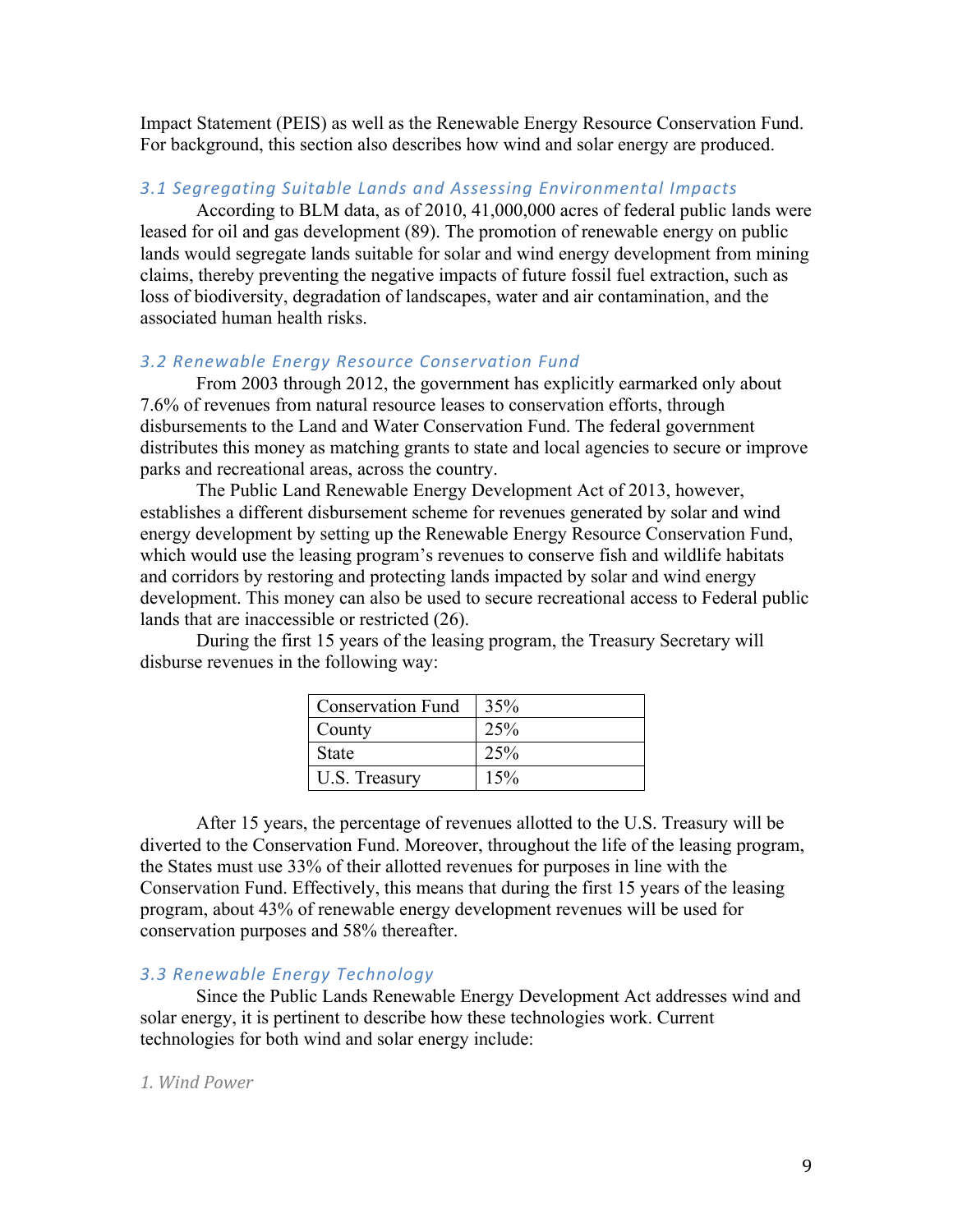To harness wind energy, a turbine that is a minimum of 100 feet tall with 2 to 3 blades turns when the wind blows between 7 and 22 miles per hour (60). The blades spin a rotor, which in turn rotates a conventional generator. Energy from the generator is then converted into a voltage that can be transferred into the utility grid and distributed for use. Wind energy is currently not stored but used as produced. Wind turbines produce alternating current, which is what is need for electrical utility grids, and then is converted to direct current to be sent long distances and converted back before distribution (99).

## *2.#Concentrated#Solar#Power#(Thermal)*

The reflection of the sun's energy to heat a single source is the primary component of concentrated solar power. Both the power tower system and the parabolic trough system apply this concept in different ways but achieve the same result.

### **Power Tower**

Through the focusing of heliostats or sun tracking mirrors, the power tower system reflects the sun's radiation to a central fixed point. Generally, at the top of a tower this concentrated thermal energy heats up a conductor fluid that in turn heats water to power a steam powered generator. The generator then spins, starting the multiple step process of creating electricity for the utility grid (32). There are currently no utility scale applications of this system in the United States. In Spain, there is extensive implementation of the Power Tower system. An example of this would be the Gemasolar system in Seville. This produces 110 MW per year and is built on 85 hectares of land and uses 2650 concentrated mirrors. This power usage is equivalent to 25,000 homes and reduction atmospheric  $CO_2$  emissions by more than 30,000 tons a year (82).

### **Parabolic Trough System**

Similar to a power tower, this system uses mirrors to reflect solar energy to a tube that is attached to the long network of mirrors. The tube contains a conductor fluid, such as oil, that heats water to form steam and power a steam generator (7). The solar energy systems three sites in Kramer junction and Harper Lake California are the largest application of the parabolic trough system in the world and they combine to produce over 350 MW in capacity over 1,600 acres of land (73).

### **Photovoltaic**

This is the most common form of solar power, which converts light from the sun into electricity through a series of steps. The arrays are lined with a semi conductor material such as silicon, which excites electrons which is energy being transferred. Like wind turbines the voltage must first be changed before it enters the utility grid (32). Nellis Air Force Base in Nevada developed a photovoltaic field of 70,000 panels, which has a 14 MW capacity and spans 140 acres (61).

### *3.4 Controversies*

The solution to the environmental problems is not free of concern. There exist several controversies related to renewable energy production on public lands that could impact the future development of these projects. These controversies include the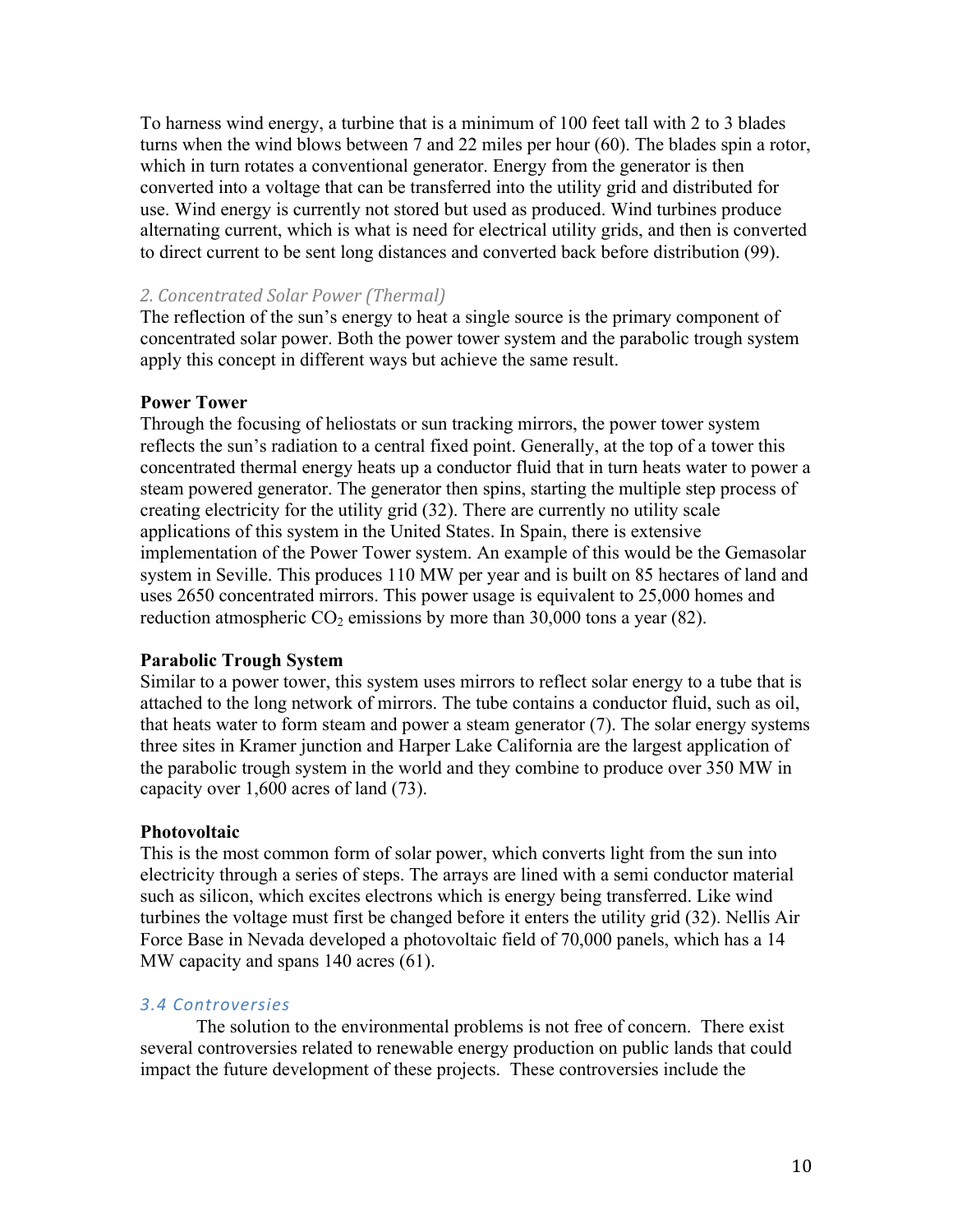opponents, ecological impacts, reliability of energy production, energy transmission and storage and the cost of these productions.

#### 1. Opponents of the Bill

As with any new bill or regulation for new development, there are stakeholders in opposition. Naturally, non-renewable energy companies, are potentially threatened by a shift to renewable energy development, and are opposed to the definition of the problem. Through lobbying efforts that include pushing for the introduction of disinformation into classrooms, and lowering the regulation for GHG emitters; these opponents base their arguments in favor of jobs and energy independence (49). Sympathetic to this group are those who either deny the existence of anthropogenic climate change, or consider the costs of renewable energy endeavors to outweigh the costs (e.g. Solyndra) (54). A less likely opponent to how the problem is addressed a certain environmental groups who are concerned that the activities to mitigate greenhouse gasses will cause greater harm on the environment. One such group, the Western Lands Project has cited evidence showing that further greenhouse gasses will be released through soil use, and certain species on public lands may face extinction (37).

#### **2. Ecological Impacts**

Commercial scale wind and solar production on public lands may disturb wildlife by habitat alteration, avian deaths, and habitat loss. Local ecosystems are likely disturbed during the installation of solar photovoltaic fields. Additionally, shading created by equipment could potentially disrupt fragile ecosystems by changing vegetation distribution and type (25). One of the largest concerns is disruption from concentrated solar power installations. The Ivanpah Solar Plant in California's Mojave Desert, for example, has been subject to criticism from environmental organizations for its potential negative impacts on native plant and animal species, especially the endangered desert tortoise (96). The National Parks Conservation Association (NPCA) reports that the plant will directly impact vegetation communities by mowing which keeps plant biomass from interfering with solar mirror movement and can also contribute to the spreading of nonnative invasive plants. The NPCA also points out that the number of desert tortoises living in the project area may have been underestimated in the initial assessment by the U.S. Fish and Wildlife Service. Thus, concerns remain about the efficacy of the project's plans to mitigate impacts on the tortoise (66).

For solar energy, there is the potential for disturbance by changing the distribution or type of plant life due to shading created by the field. The ramifications of concentrated solar power are primarily concerned with the disturbance of fragile desert ecosystem, due to their practical application in area with the most solar radiation. The shadows caused from the application of the mirrors and the disturbance of land to place infrastructure for energy production could potentially disrupt the fragile ecosystems (25).

Wind energy production may also negatively impact bird and bat populations. Research conducted in the U.S. and Europe over the past 20 years indicates that bird collisions with wind turbines could be as much as 30 collisions per turbine per year (42). Such fatality numbers are, however, extremely variable due to experiment design and data collection; other studies reported collision rates of less than one bird per turbine per year (42). The fatality rates are also influenced by a variety of geographic, biological, and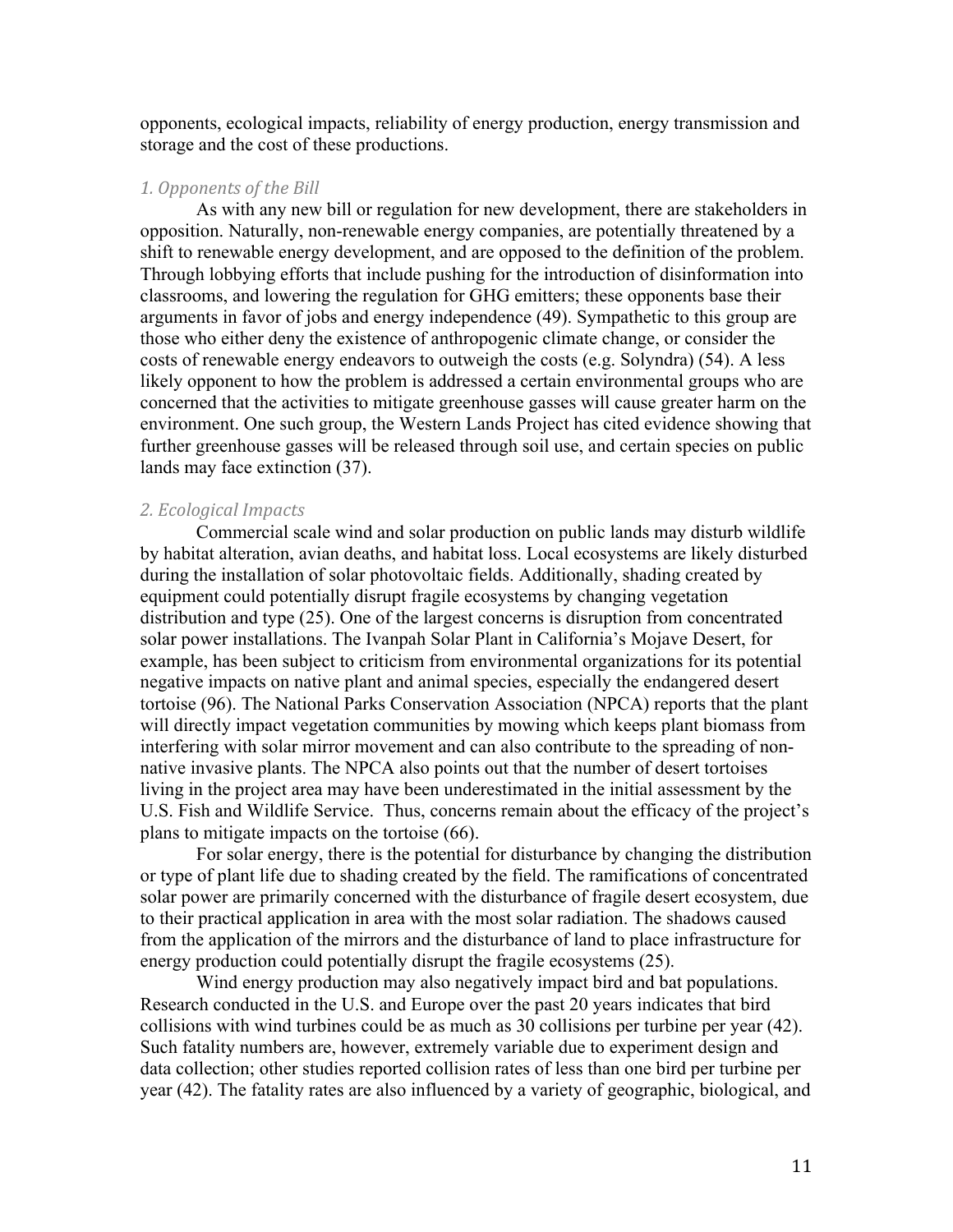technical factors, such as location, arrangement and distribution of turbines; bird species; time of year; and other factors (42). For example, more fatalities were reported when turbines were located within a migratory corridor, arranged in a linear fashion, and equipped with long blades and slower tip speeds, than when turbines were not in a migratory corridor, arranged in clusters, with shorter towers and blades (42). There has not yet been extensive study of the effects of wind turbines on bats, but early studies indicate that impacts may be even more severe than on bird populations. The highest fatality numbers have come from sites in West Virginia and Tennessee, with an estimated 47.53 bats mortalities per turbine per 8-months and 28.5 bats per turbine per year, respectively (42). Other sites, however, have reported much lower bat moralities of 1.3- 3.02 bats per turbine per year (42).

In addition to collision fatalities, habitat loss associated with wind farm development can also impact wildlife. Studies report that the construction of wind farms makes habitats unsuitable for birds; Leddy et al. (1999) found that grassland bird species densities were higher in areas without wind turbines and on grasslands in areas that were at least 80 meters from turbines (42). A study of the Buffalo Ridge Resource Area in Minnesota found "that densities of 7 of 22 grassland bird species were lower in the vicinity of wind turbines" (42). Additionally, roads constructed to service wind farms can also alter habitat and harm other wildlife. Wind farms in the American Southwest report population declines in bighorn sheep, ocelots, desert tortoises, and several species of snakes and lizards in close proximity to wind farms (42).

#### 3. Reliability of Energy Production

Solar and wind energy both have inherent intermittency problems including noncontrollable variability, partial unpredictability, and location dependency. For example, hourly wind power output on 29 different days in April 2005 at California's Tehachapi wind plant showed huge variability each day and hour (38). This creates several challenges when integrating solar and wind generated energy into the grid. Noncontrollable variability of solar and wind energy requires other more reliable energy sources to balance supply and demand in the grid on an instantaneous basis, as well as ancillary services such as frequency regulation and voltage support (38). Partial unpredictability is an issue because weather predictions are not always accurate, even when multiple forecast scenarios are considered (38).

Renewable energy production is dependent on specific locations, which are usually distant from population centers where power is needed. For example, the southwest is endowed with a vast solar resource and at least  $640,000 \text{ km}^2 (250,000 \text{ square})$ miles) of land suitable for solar production (33). The available land area receives over 4,500 Q-Btu of usable solar radiation per year  $(6.4 \text{ kWh/m}^2 \text{ day})$ ; just 2.5% of this solar radiation is enough to generate more than the current level of annual energy consumption in the U.S. (33). The most favorable wind sites are in the Midwest, where wind energy resources at a 50 meters elevation (typical operating hub height of turbines) are rich (97). This location dependence is closely tied to another issue, transmission capacity (38).

#### **4. Energy Transmission**

Unlike fossil fuel power plants, renewable energy development is restricted to where the sun shines and the wind blows. In order to utilize the energy produced in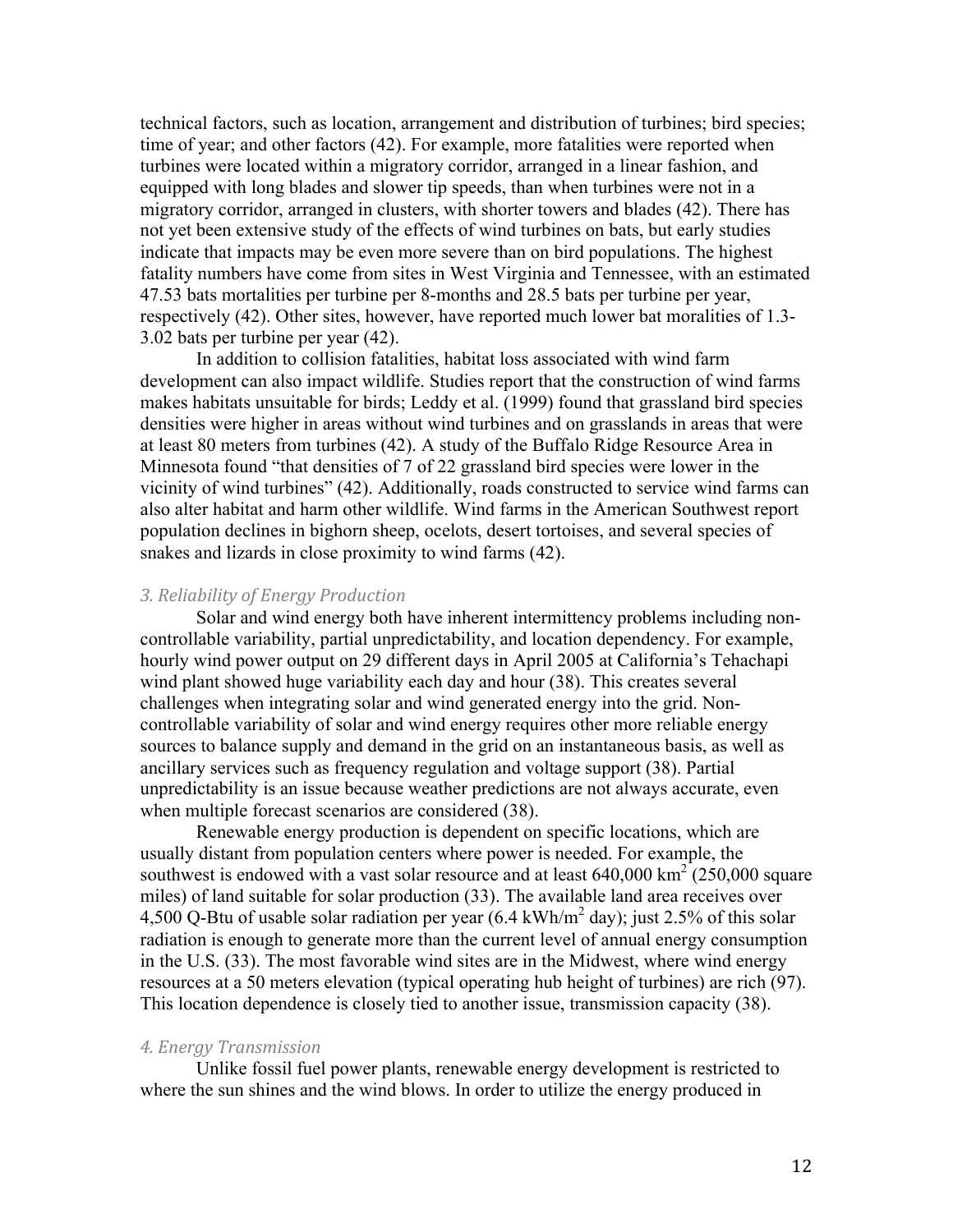remote areas, an expansion of the current transmission network is required. Additionally, bottlenecks occur within the current grid network. For example, there's long been a transmission bottleneck along the California-Oregon Intertie that has limited the amount of power that can travel between the two states (24). California has a huge power demand and it usually purchases surplus energy from hydro power plants and wind farms in Oregon. As more wind energy comes online in the Northwest, the transmission system is filling up and limiting where wind power can go (24). The transmission bottleneck problem was exacerbated in 2011, due to a large amount of snowmelt. Oregon produced approximately 3,000 more MW of power (the equivalent of three nuclear plants) than there was space on the transmission line to carry (24). As a result, wind farms in Oregon and Washington State were shut down on a rolling basis (62).

According to a report by World Resources Institute, Renewable Portfolio Standard (RPS) mandates adopted by 31 states will add about 208 GW of renewable energy generation capacity by 2030. This will require at least 30,000 to 40,000 miles of new transmission lines by 2030 (72). The International Energy Agency estimates 300 GW of wind power projects are waiting on transmission in the U.S., though not all of these projects would be built even if transmission issues were resolved (72). Another report, jointly issued by wind industry, government, and the national laboratories (primarily the National Renewable Energy Laboratory and Lawrence Berkeley National Laboratory) stated that transmission investments of approximately \$60 billion was needed in a scenario in which wind provides 20% of U.S. electricity by 2030 (97).

It is inevitable that the transmission network will expand with the development of renewable energy. However, this poses challenges because transmission planning is not coordinated by the federal government, but at the state and local government level. Because renewable energy production would likely take place far from where energy is needed, transmission lines that cross several states would be required to meet demand. Renewable energy developers must understand how siting decisions are made in each jurisdiction where the transmission lines will cross and each political boundary presents another regulatory review, increases the complexity of the siting process, and raises the risk of failure (72). Additionally, transmission on federal lands may further delay project development through required environmental reviews (72).

#### **5. Energy Storage**

While the energy storage can solve many of the transmission of renewable energy issues, many of the different types of energy storage technologies available are yet to be commercialized. These technologies include pumped hydro, compressed air energy storage (CAES), fly wheels, fuel batteries, and superconducting electricity storage (33). Currently, pumped hydro accounts for 99% (127,000 MW) of installed energy storage in the world (22). CAES installations are the next largest (440 MW), followed by sodiumsulfur batteries (316 MW) (22). Since installed storage capacities of flywheels and superconducting electricity storages are minimal, the three technologies more readily available in the market will be examined.

Most energy storage systems are expensive because of capital outlays or energy losses incurred while storing and retrieving energy (33). Pumped storage is one of the least expensive ways to store energy, but it is still a large investment (50). The Department of Energy estimates that the cost of building pumped storage is between \$1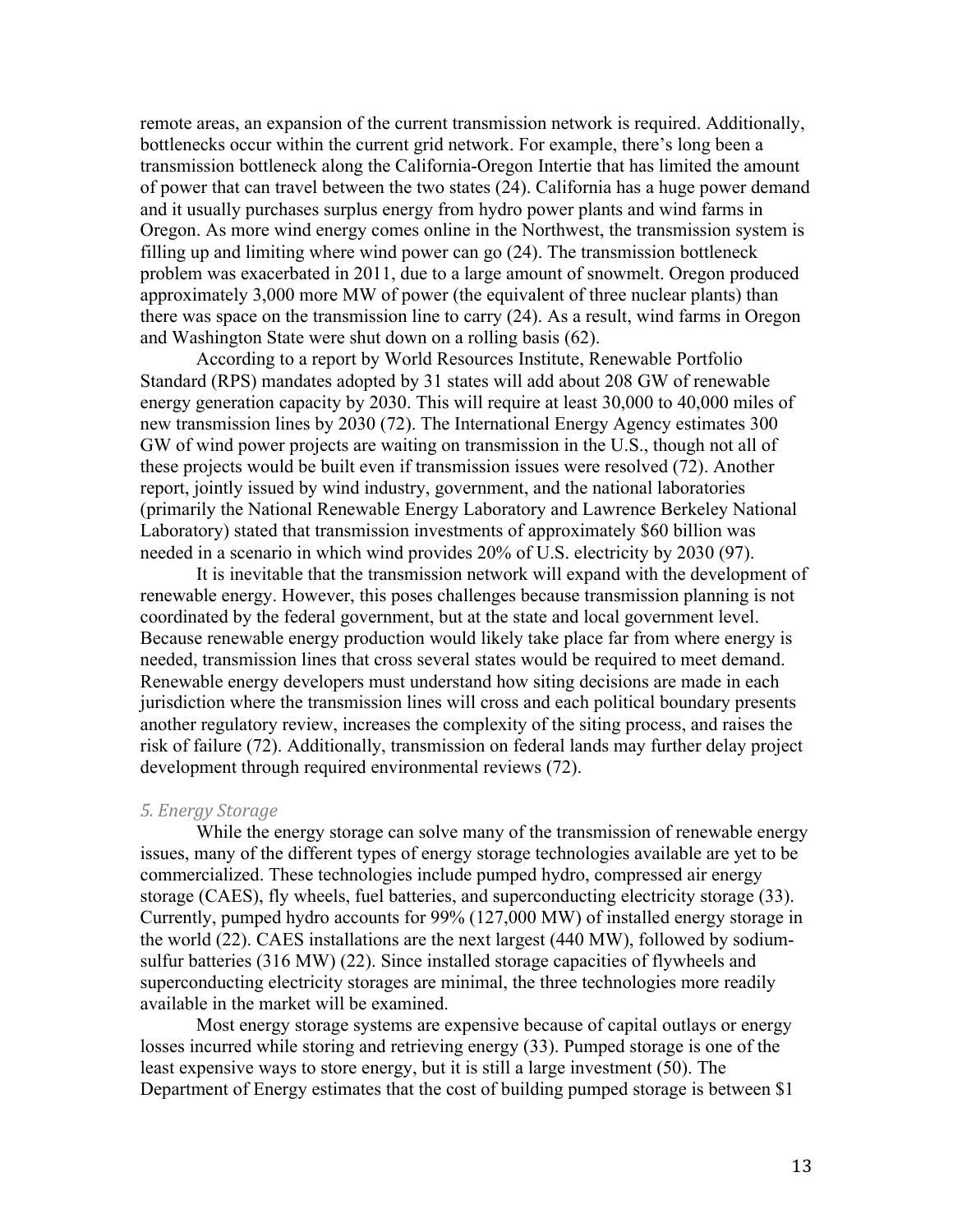and 2 billion for a typical 1,000 MW facility (46). This storage works by moving water between two reservoirs located at different elevations (i.e., an upper and lower reservoir) (30). Generally, when electricity demand is low (e.g., at night), excess electric generation capacity is used to pump water from the lower reservoir to the upper reservoir (30). When electricity demand is high, the stored water is released from the upper reservoir to the lower reservoir through a turbine to generate electricity (30). The primary advantage of pumped hydro is that very large amounts of power can be stored for long periods of time, but accessed quickly (66). The disadvantages are that initial capital costs are high, and the technology is limited by geography to locations that can host a large reservoir at a significantly higher elevation than the power station (66). Additionally, there are regulatory barriers. For example, pumped hydro projects take five years to permit and another five years to build (46).

The second largest category of utility-scale energy storage is compressed air energy storage (CAES). Excess energy is used to run air compressors to pump air into underground caverns, where the air is stored under pressure (28). The compressed air is traditionally used with natural gas for increased efficiency (28). CAES can store a large amount of energy and the cost is half that of lead-acid batteries but like pumped hydro, it is also limited by geography because it requires an underground cavern with reservoir. The two most readily available energy storage options have their own geographical limitations, which do not necessarily overlap with favorable solar and wind sites. For example, pumped hydro requires two reservoirs at different elevations whereas most solar energy is located in deserts.

Portable energy storage options, such as batteries, are free from geographic limitations but they are seldom used for back up energy because they have low storage capacity, are expensive, and have a limited lifespan (66). The most widely used batteries are lead-acid batteries. Lead-acid batteries are a relatively mature technology with a reasonably low cost. However, lead-acid batteries are heavy, sensitive to temperature (low capacity at low temperature), have low storage capacity, high maintenance requirements, and hazards associated with lead and sulfuric acid during production and disposal (28). Other batteries include sodium-sulfur batteries, flow batteries, nickel cadmium batteries, lithium ion batteries, and fuel cells. Each technology has its own strengths and weaknesses but most commonly these batteries are expensive and have low storage capacity. However, there is much research underway on advanced batteries projected to reach GW levels of utility-scale storage over the next 10 years (66). This is favorable both for wind and solar energy.

It is suggested that a combination of several different storage technologies be used to provide smooth and uninterrupted electricity supplies, especially from utility scale renewable energy sites. In this way, both short and longer term power interruptions can be compensated from stored energy (28). However, preference of one storage method over another is site specific and must account for local conditions (28). Energy transmission issues can be partly addressed by developing energy storage for solar and wind energy.

### **6. Cost of Renewable Energy**

Compared to conventional energy, renewable energy development has been costly. According to Environmental Law Institute's report on U.S. Government subsidies to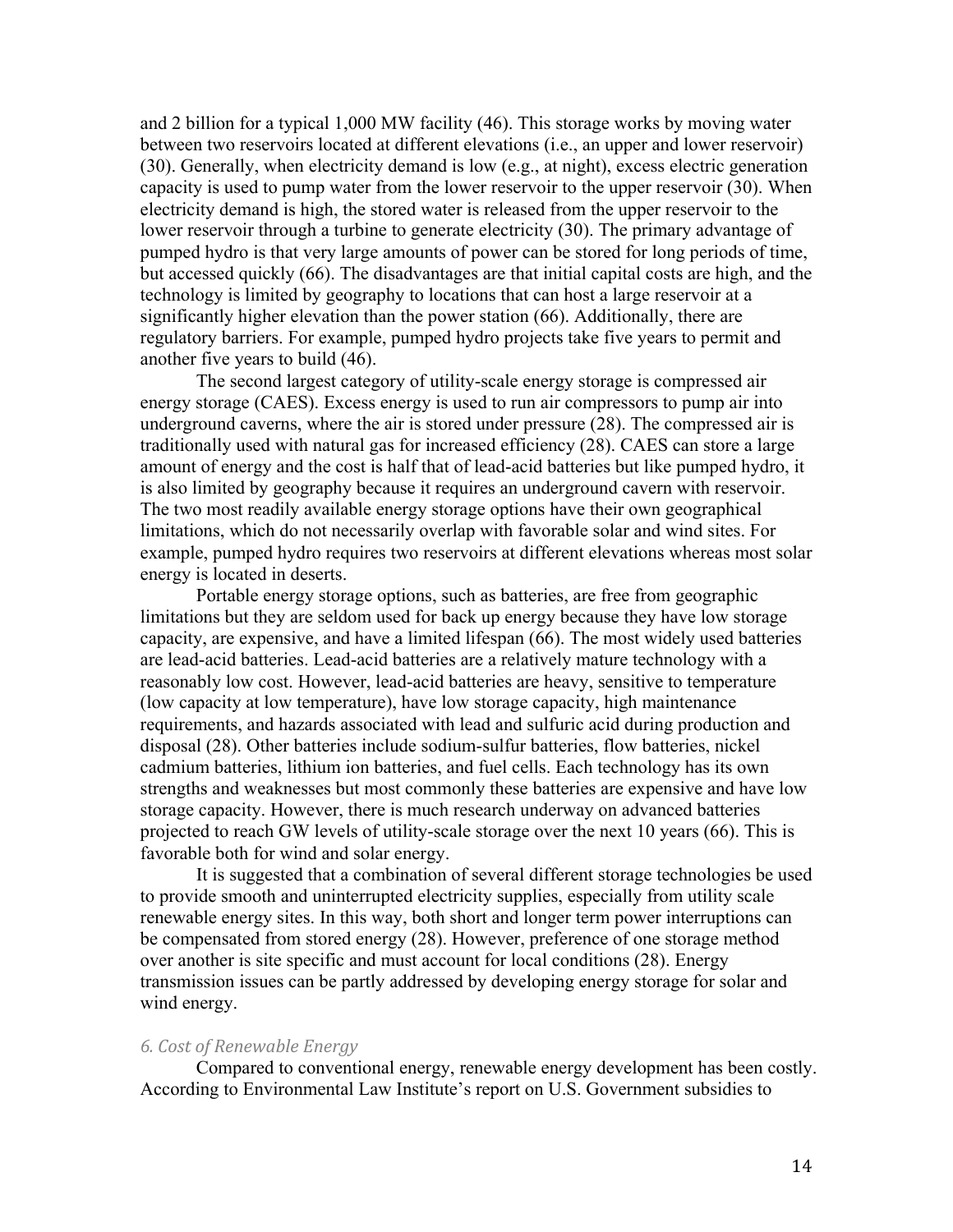energy sources, between 2002 and 2008, fossil fuels were subsidized by \$72 billion while renewable energy more specifically corn ethanol received \$29 billion in subsidies (24). A large portion of fossil fuel subsidies was derived from just a few provisions in the U.S. Tax Code, including a provision (the Foreign Tax Credit) whose operation does not appear to be widely understood by policymakers or the public (24). Looking at such data, it is evident that clean renewable energy providers such as solar and wind producers were not the beneficiaries of government subsidy over the past decade. However, with the Obama Administration's active commitment to diversifying energy sources and increasing renewable sources is likely to act as catalyst for cost reduction of renewable technologies.

The article by Jacobson and Delucchi in Scientific American in 2009 presented more favorable prospects for renewable energy in terms of cost. The average cost in the U.S. in 2007 of conventional power generation and transmission was about 7 cents per kWh, and it is projected to increase to 8 cents per kWh in 2020 (40). It was found that the costs of wind, geothermal and hydroelectric are all less than 7 cents per kWh, expected to decrease to 4 cents per kWh or less by 2020. On the other hand, solar power (both photovoltaic and concentrated) is relatively expensive now but should be competitive with fossil fuels (10 cents per kWh), by 2020 (40). The cost of solar power is expected to decrease slower than wind energy because the study took into account the long-distance transmission and the cost of compressed air storage of power for use at night (40).

# **5. Evaluating Success**

The optimal outcomes for using the public lands for renewable energy development are to preserve the environment and conserve resources, diversify the US energy supply and reduce US contribution to emissions and climate change.

Mitigate Environmental Impacts



The environmental impact from energy production can be significant, even renewable energy. With the construction of Utility Scale Renewable Energy Development (USRED), there is potential for significant damage to natural habitats of native plants and for the displacement of wildlife. Accordingly, one must determine the indicators within the inputs and outputs to determine the extent to which we can enact the mitigation of ecological impacts. The optimal outcome is to responsibly balance USRED with the ecological footprint that it may cause. It is difficult to quantify the ecological impact until the project has been enacted. Thus, mitigation of environmental impacts is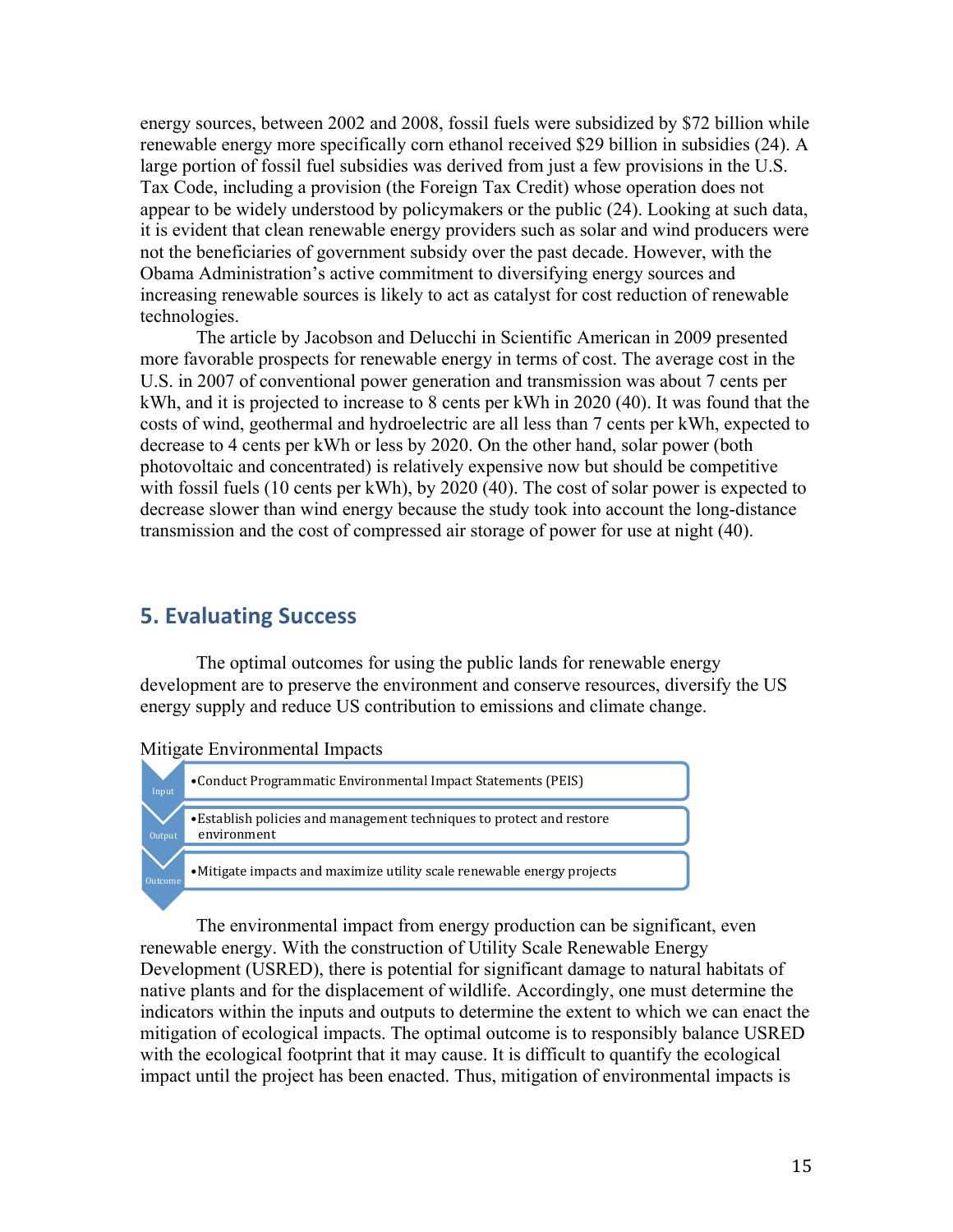maximized by restricting USRED to the areas that will create the least amount of damage.

## Diversify Energy Supply



In its Annual Energy Outlook 2007, the U.S. Energy Information Administration (EIA) estimates that U.S. electricity demand will grow by 39% from 2005 to 2030 (88). Price fluctuations in fossil fuels and energy independence also favor USRED to bolster energy independence (88). It is important to note that 4,054 billion kilowatt hours of energy were consumed in the U.S., only 3% and 0.11% of which were created by wind and solar energy respectively. These factors place further impetus on diversifying the energy supply. In 2013, President Barack Obama set a goal for the U.S. to build an additional 10 GW of renewable energy on public lands (21), and in addition three GW of renewable energy on military lands (21). The inputs and outputs of the bill directly address this demand.

Reduce America's Carbon Footprint



Energy consumption is one of the largest driving factors in greenhouse gas (GHG) emissions, namely the release of carbon dioxide into the atmosphere. Roughly 84% of current anthropogenic carbon dioxide emissions in the U.S. are energy-related and about 65% of all GHGs can be attributed to energy supply and energy use (39). In 2013, President Obama set a goal to lower the U.S.' carbon footprint to below 17% of the 2005 levels (21). Since 2005, the U.S. has lowered the amount of carbon emitted by 8% to about 5,300 million tons of carbon dioxide. While the bill has the potential to lower GHGs, it is important to note that this is just one aspect of the goal of reducing by 17%. From 2007-2012, wind and solar only accounted for 13% of the decrease in carbon emissions (55). Reductions can also come from improved fuel efficiency, emissions standards, and switching from coal power plants to less polluting GHG sources such as natural gas (94).

## **Discussion of Outcomes:**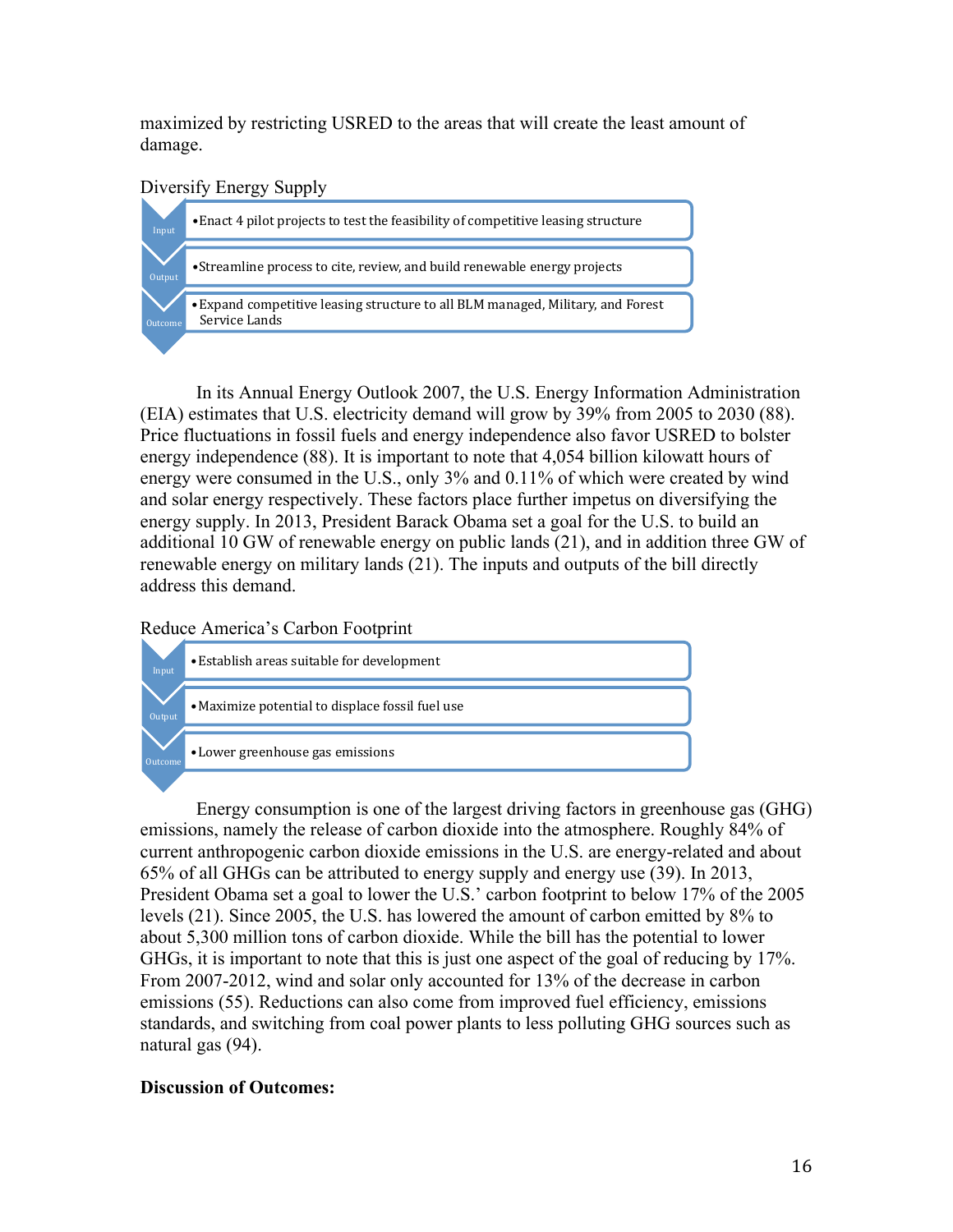It is important to note that while PEIS's have been conducted to determine site suitability and identify best management plans, the bill will conduct site specific PEIS for each pilot project. The success of diversifying the energy supply will depend on whether or not solar and wind can keep up with their current pace of development, which from 2007-2012 has increased by 300% to 600% respectively (95). The most desirable outcome would be to maximize the amount of energy produced on public lands from these sources, as they have essentially zero carbon emission intensity once they have been installed.

## **Conclusion**

In conclusion, public lands are a significant resource for wind and solar development. The Public Land Renewable Energy Development Act of 2013 assesses suitable lands for renewable energy projects and establishes a pilot competitive leasing program on public lands managed by the Bureau of Land Management, National Forest Service and the U. S. military. The bill, if adopted, will likely be an indirect solution to mitigate habitat destruction, wildlife disturbances, and other local environmental issues from fossil fuels extraction. Additionally, the Public Land Renewable Energy Development Act may mitigate the global impacts of greenhouse gas emissions (GHGs) from fossil fuels combustion and the impacts of climate change, including sea level rise, ocean warming, and changes in weather patterns. In addition to reducing the U.S. contribution to climate change, the bill also guides responsible agencies to assess and mitigate the environmental impacts of renewable projects on public lands.

While the bill presents a potential solution to these environmental problems, there are issues that must be addressed including the cost of renewable energy production, transmission efficiency, and energy storage. If passed, the success of the Public Land Renewable Energy Development Act would be determined if responsible renewable energy projects increased on public lands and reducing the impacts of fossil fuels extraction and combustion.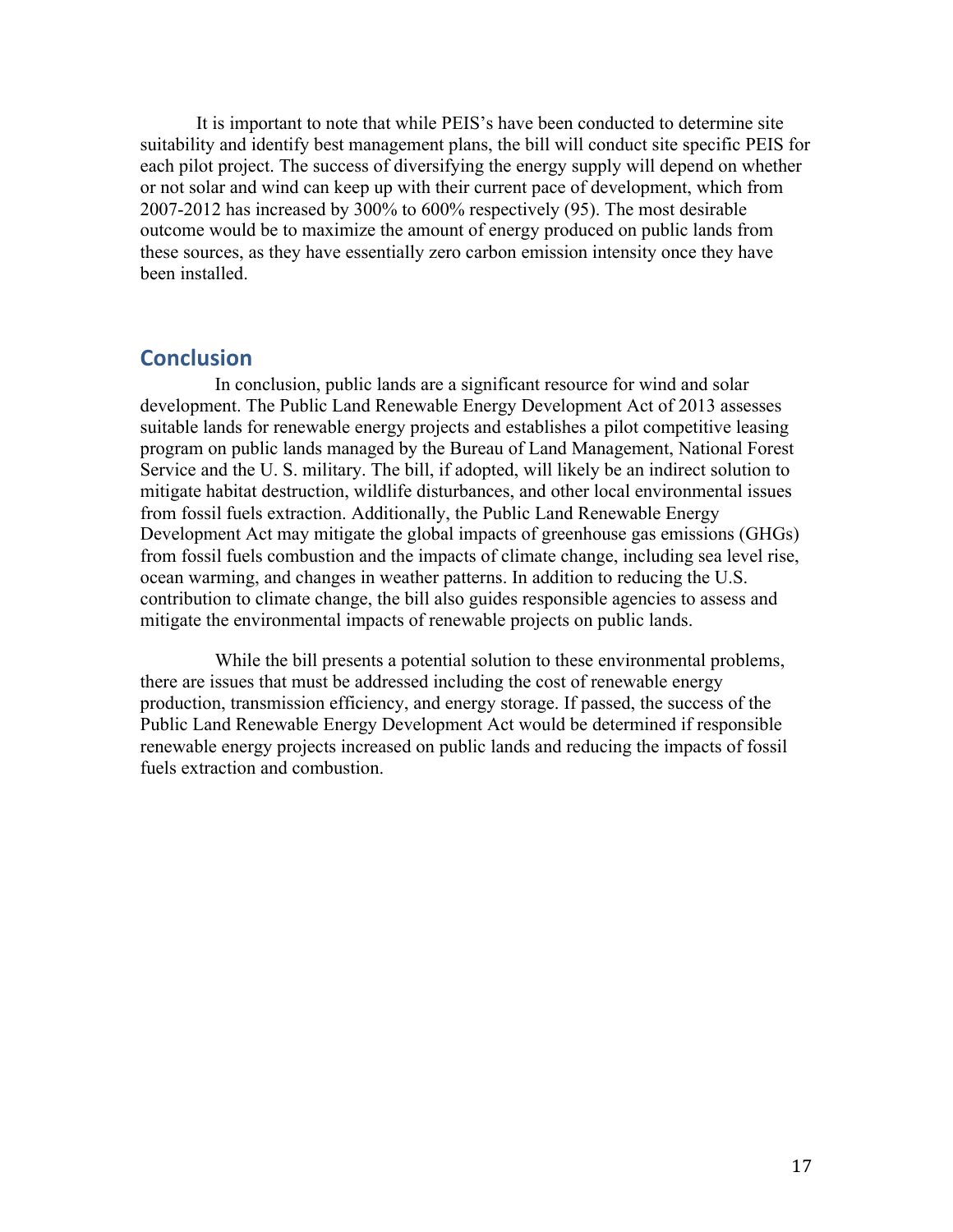## **Works Cited**

- 1. 2012 Oil Shale and Tar Sands Programmatic EIS. (2012). *About Oil Shale*. Retrieved from http://ostseis.anl.gov/guide/oilshale/index.cfm
- 2. Allegro, J. (n.d.). *The public lands and renewable energy development act of 2013 hr. 596/s. 279*. Retrieved from https://www.nwf.org/~/../NWF\_PLRED2013\_Factsheet\_final.ashx<sub>2</sub>. Quick, D. (2013).
- 3. Alternative Energy. (2009) Is Solar Power an Economical Alternative to Conventional Energy. Retrieved from http://alternativeenergy.procon.org/view.answers.php?questionID=001311
- 4. American Chemical Society: Fuel Chemistry Division. (n.d.). *Oil sands*. Retrieved from http://www.ems.psu.edu/~pisupati/ACSOutreach/Oil\_Sands.html
- 5. Annual Energy Outlook 2013. Deperatment of Energy/Energy Information Association. (April 2013). http://www.eia.gov/forecasts/aeo/pdf/0383(2013).pdf
- 6. Audubon Society, (February 2009). Birds in motion: Ecological disruption in motion. a briefing for policymakers and concerned citizens on audubon's analyses of north american bird movements in the face of global warming . Retrieved from website: http://web4.audubon.org/news/pressroom/bacc/pdfs/Birds and Climate Report.pdf [Out4 #3]
- 7. BLM Administered Lands in the six state study area under the BLM alternative considered in the final solar PEIS. Retrieved from http://solareis.anl.gov/documents/fpeis/maps/alternatives/Six\_State\_Alternatives\_Final\_Solar\_PEIS.p df
- 8. BLM extends comment period on rule revision regulating fracking on public land read more: http://billingsgazette.com/news/state-and-regional/montana/blm-extends-comment-period-on-rulerevision-regulating-fracking-on/article\_465dc7e8-e1a7-548e-888f-5a9fde921fd5.html
- 9. BLM fact sheet. Renewable Energy and the BLM: Wind http://www.blm.gov/pgdata/etc/medialib/blm/wo/MINERALS\_\_REALTY\_\_AND\_RESOURCE\_PR OTECTION\_/energy/solar\_and\_wind.Par.38552.File.dat/Wind\_12\_2012.pdf
- 10. Brantley, Susan L., Meyendorr, Anna. (2013, March 2013). The Facts on Fracking. The New York Times. Retrieved from http://www.nytimes.com/2013/03/14/opinion/global/the-facts-onfracking.html?pagewanted=all& $r=2$ &
- 11. Bureau of Land Management. General Publications. Bureau of Land Management. Retrieved from: http://www.blm.gov/pgdata/etc/medialib/blm/wo/Communications Directorate/general publications/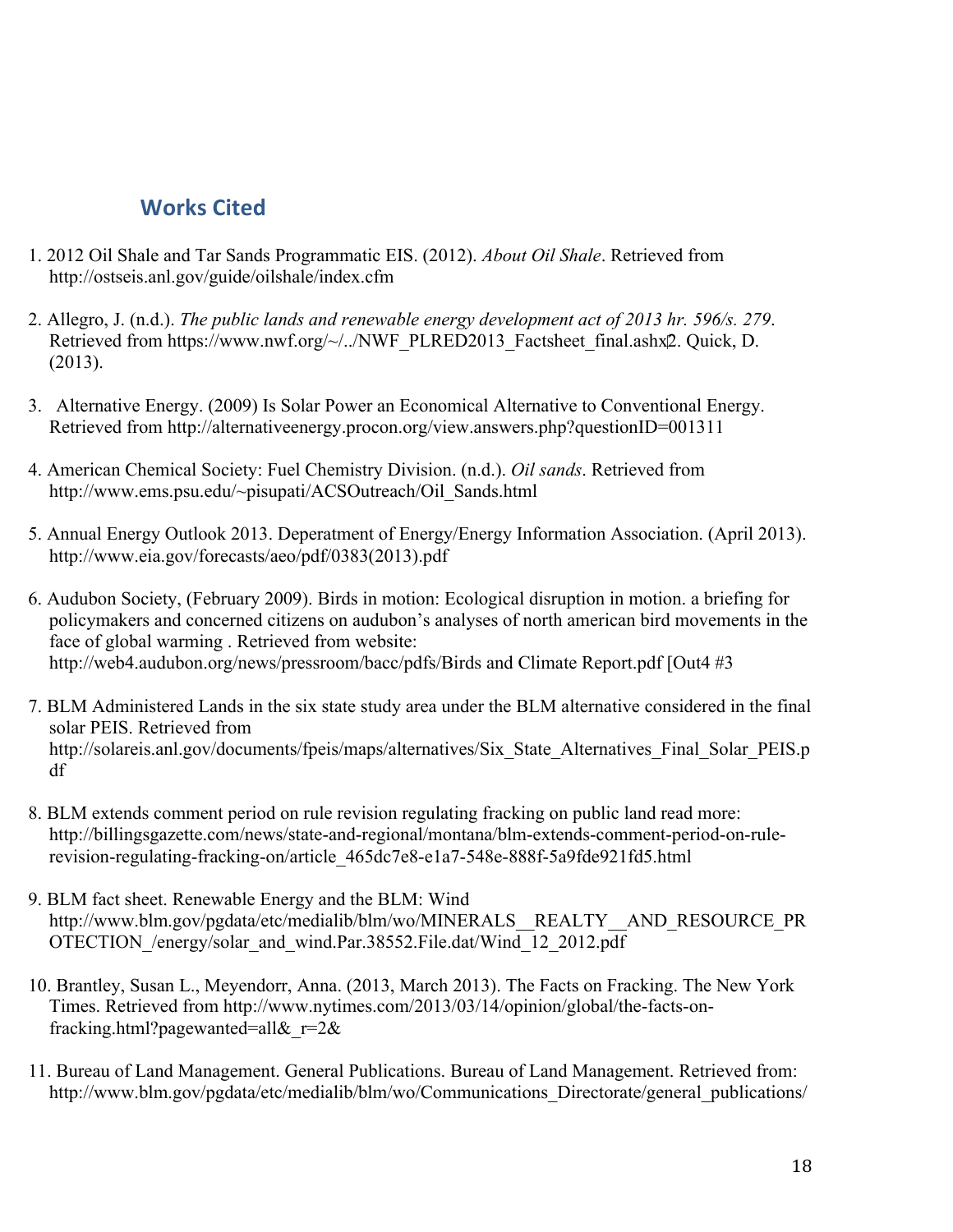general.Par.75750.File.dat/TextBLMbro.pdf

- 12. Burger, J. Gochfeld, M. (July 2012). A Conceptual Framework Evaluating Ecological Footprints and Monitoring Renewable Energy: Wind, Solar, Hydro, and Geothermal . *Energy and Power Engineering*, 2012, 4, 303-314 doi:10.4236/epe.2012.44040 Published Online July 2012 (http://www.SciRP.org/journal/epe)
- 13. Callahan, K. (2013). Public land renewal energy development act of 2013. In *Workshop in applied earth systems management 1.*
- 14. Carbon Dioxide Information Analysis Center. (2003, February). *Historical carbon dioxide record from the vostok ice core*. Retrieved from http://cdiac.ornl.gov/trends/co2/vostok.html
- 15. Center for Climate and Energy Solutions. (2013, June 13). Current U.S. drought is most severe in decades. Retrieved from http://www.c2es.org/science-impacts/extreme-weather/drought
- 16. Center for Climate and Energy Solutions. (n.d.). Climate change and hurricane sandy. Retrieved from http://www.c2es.org/science-impacts/extreme-weather/climate-change-hurricane-sandy
- 17. Clarke, C (April 16, 2013) Government Study: Big Renewable Energy Projects Threaten Wildlife. Retrieved from http://www.kcet.org/news/rewire/wildlife/study-utility-scale-renewable-energythreatens-mojave-biodiversity-hotspots.html.
- 18. Conservation International, (2007). Five Effects of Climate Change on the Ocean. Conservation International. Retrieved from http://www.conservation.org/Documents/Climate%20Change%20on%20the%20Ocean.pdf
- 19. Dean Heller U.S. Senator for Nevada. Energy. Senate.gov. Retrieved from http://www.heller.senate.gov/public/index.cfm/energy
- 20. Democrats' Natural Resources Committee. Renewable Energy. Democrats' Natural Resources Committee. Retrieved from http://democrats.naturalresources.house.gov/issue/renewable-energy
- 21. DEPARTMENT OF ENERGY. DEPARTMENT OF THE INTERIOR (May 29, 2008). Bureau of Land Management Notice of Intent To Prepare a Programmatic Environmental Impact Statement To Evaluate Solar Energy Development, Develop and Implement Agency-Specific Programs, Conduct Public Scoping Meetings, Amend Relevant Agency Land Use Plans, and Provide Notice of Proposed Planning Criteria. **Federal Register** / Vol. 73, No. 104 / Thursday, May 29, 2008 / Notices (30908- 30912).
- 22. Electric Power Research Institute. (December, 2010). Electricity Energy Storage Technology Options: A White Paper Primer on Applications, Costs, and Benefits. Retrieved from http://www.electricitystorage.org/images/uploads/static\_content/technology/resources/ESA\_TR\_5\_11 \_EPRIStorageReport\_Rastler.pdf
- 23. Electricity in the united states explained. (2013, February 7). Retrieved from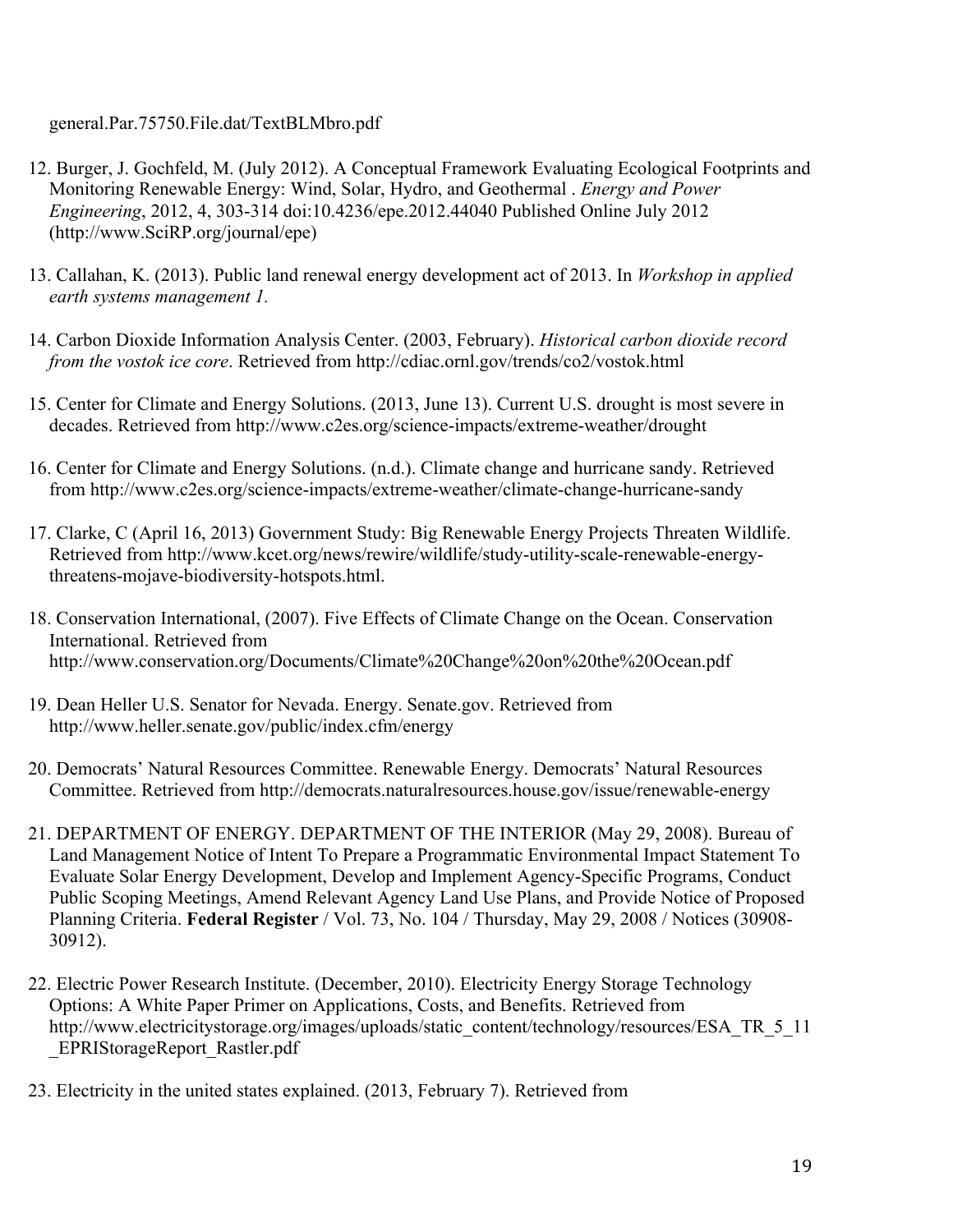http://www.eia.gov/energyexplained/index.cfm?page=electricity in the united states

- 24. Environmental Law Institute. (September, 2009). Estimating U.S. Government Subsidies to Energy Sources: 2002-2008. Retrieved from http://www.elistore.org/Data/products/d19\_07.pdf
- 25. Environmental Protection Agency, (2013). Energy Impacts & Adaptation. The Environmental Protection Agency. Retrieved from http://www.epa.gov/climatechange/impactsadaptation/energy.html#impacts
- 26. Environmental Protection Agency, (2013). Climate change: Basic information. The Environmental Protection Agency. Retrieved from http://www.epa.gov/climatechange/basics/
- 27. Environmental Protection Agency, (2013). Renewable Energy Certificates. The Environmental Protection Agency. Retrieved from: http://www.epa.gov/greenpower/gpmarket/rec.htm
- 28. Evans, A et al. (April 30, 2012). Assessment of utility energy storage options for increased renewable energy penetration. doi: 10.1016/j.rser.2012.03.048
- 29. Existing blm best management practices for oil and gas production on public lands. (2009, October 20). Retrieved from http://www.blm.gov/wo/st/en/prog/energy/oil\_and\_gas/best\_management\_practices/general\_informat ion.html
- 30. Federal Energy Regulatory Commission (FERC). (2013). Pumped Storage Projects. Retrieved from http://www.ferc.gov/industries/hydropower/gen-info/licensing/pump-storage.asp
- 31. Fisher, D., Zheng, J., Burgess, D., Zdanowicz, C., Kinnard, C., Sharp, M., & Bourgeois, J. (2012). Recent melt rates of canadian arctic ice caps are the highest in four millennia. Global and Planetary Change, 84-85, 3-7. Retrieved from http://dx.doi.org/10.1016/j.gloplacha.2011.06.005
- 32. Florida solar energy center. How a PV system works retrieved from http://www.fsec.ucf.edu/en/consumer/solar\_electricity/basics/how\_pv\_system\_works.htm
- 33. Fthenakis, V. et al. (2008) The technical, geological, and economic feasibility for solar energy to supply the energy needs of the US. Energy Policy doi: 10.1016/j.enpol.2008.08.011
- 34. Geology for Global Development. (May 29) Rare Earth Elements: Geochemistry and Geopolitics. Retrieved from http://blogs.egu.eu/gfgd/2013/05/29/rare-earth-elements-geochemistry-andgeopolitics/
- 35. Green Mountain Energy. How Clean Energy Works. Retrieved from http://www.greenmountain.com/why-green-mountain/how-clean-energy-works
- 36. Huang, Joe Y., Scott, Michael J., (2008, Feb) Effects of Climate Change on Energy Use in the United States. Ch. 2: Effects of Climate Change on Energy Production and Use in the United States. Retrieved from http://www.climatescience.gov/Library/sap/sap4-5/final-report/sap4-5-final-chap2.pdf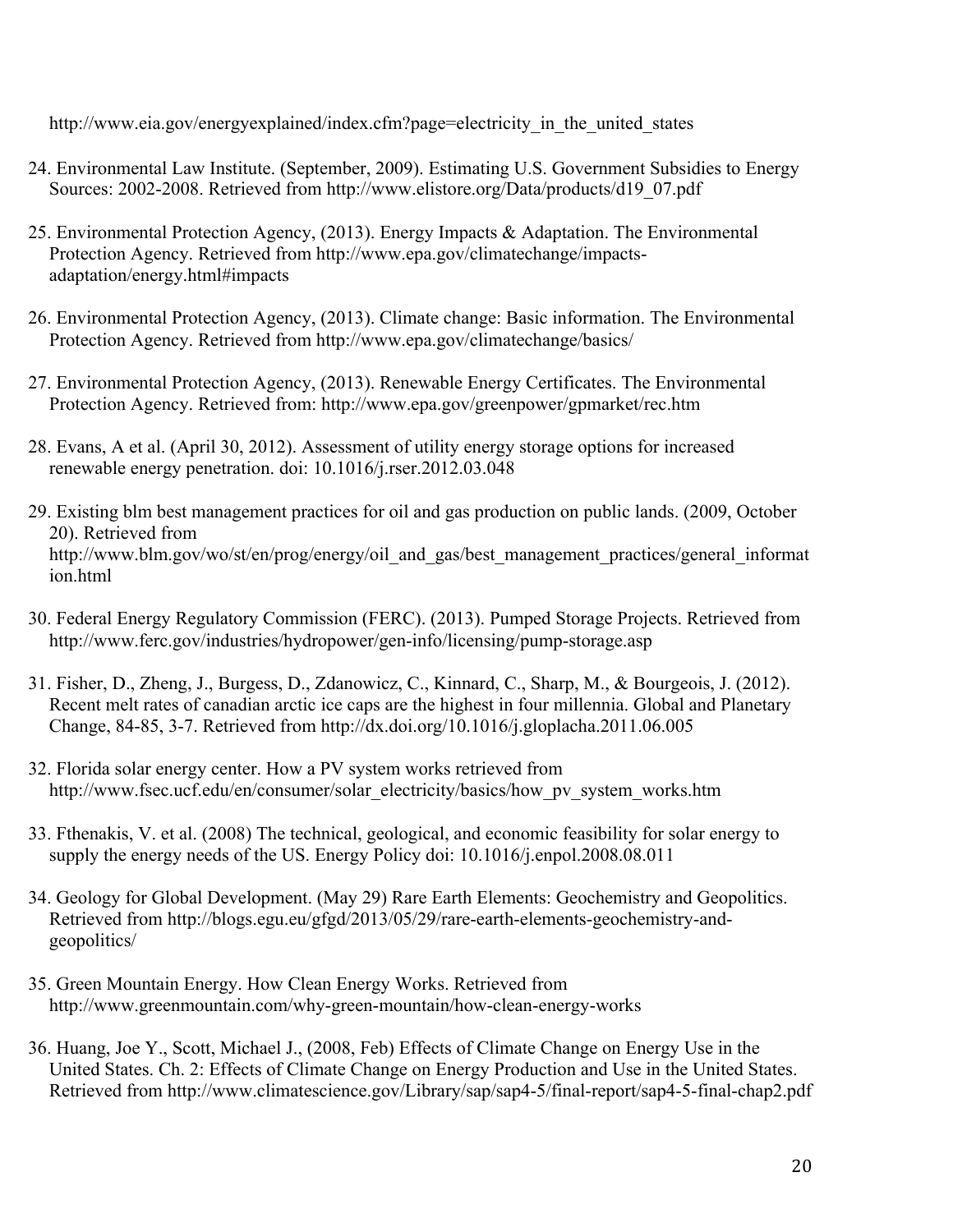- 37. Hudson, Audrey (2012, Sept 13). Environmentalists Oppose Obama's Plan to Develop Solar Energy Zones. Human Events. Retrieved from http://www.humanevents.com/2012/09/13/environmentalistsoppose-obamas-plan-to-develop-solar-energy-zones/
- 38. IEC. (October, 2012). Grid integration of large-capacity Renewable Energy sources and use of largecapacity Electrical Energy Storage: White Paper. Retrieved from http://www.iec.ch/whitepaper/pdf/iecWP-gridintegrationlargecapacity-LR-en.pdf
- 39. Impacts of Solar Energy Development and Potential Mitigation Measures. Solar Energy Development Programmatic EIS. http://solareis.anl.gov/documents/dpeis/Solar\_DPEIS\_Chapter\_5.pdf
- 40. Jacobson, Mark. Scientific American. A plan for a sustainable future. Pg. 58-65 November, 2009. Retrieved form www.scientificamerican.com
- 41. James E. Risch. (2013). Energy. Senate.gov. Retrieved from http://www.risch.senate.gov/public/index.cfm?p=Energy
- 42. KUVLESKY, W. P., BRENNAN, L. A., MORRISON, M. L., BOYDSTON, K. K., BALLARD, B. M. and BRYANT, F. C. (2007), Wind Energy Development and Wildlife Conservation: Challenges and Opportunities. The Journal of Wildlife Management, 71: 2487–2498. doi: 10.2193/2007-248
- 43. Land management rule will facilitate renewable energy development on public lands. BUREAU OF LAND MANAGEMENT NEWS RELEASE, Retrieved from http://www.blm.gov/wo/st/en/info/newsroom/2013/april/nr\_04\_29\_2013.html
- 44. Ledec, G. Making Wind Power More Biodiversity-Friendly: The Role of Environmental Assessment Concurrent Thematic Session (Renewable Energy): Recent Wind Power Developments to Reduce Impacts
- 45. Mageria, E. (2013, May 28). *From words to action key organizations team up to stop the extinction crisis*. Retrieved from http://www.iucnredlist.org/news/from-words-to-action-keyorganizations-team-up-to-stop-the-extinction-crisis
- 46. Mandel, J. (October 15, 2010). DOE Promotes Pumped Hydro as Option for Renewable Power Storage. Retrieved from http://www.nytimes.com/gwire/2010/10/15/15greenwire-doe-promotespumped-hydro-as-option-for-renewa-51805.html?pagewanted=all
- 47. Mark Udall. (2013). Energy and Environment. Senate.gov. Retrieved from http://www.markudall.senate.gov/?p=issue&id=2#tab2
- 48. Martin Heinrich. (2013, Feb 12) Press Release of Senator Heinrich: Heinrich Joins Bipartisan Coalition to 'Level Playing Field' for Renewable Energy. Senate.gov. Retrieved from http://www.heinrich.senate.gov/record.cfm?id=339634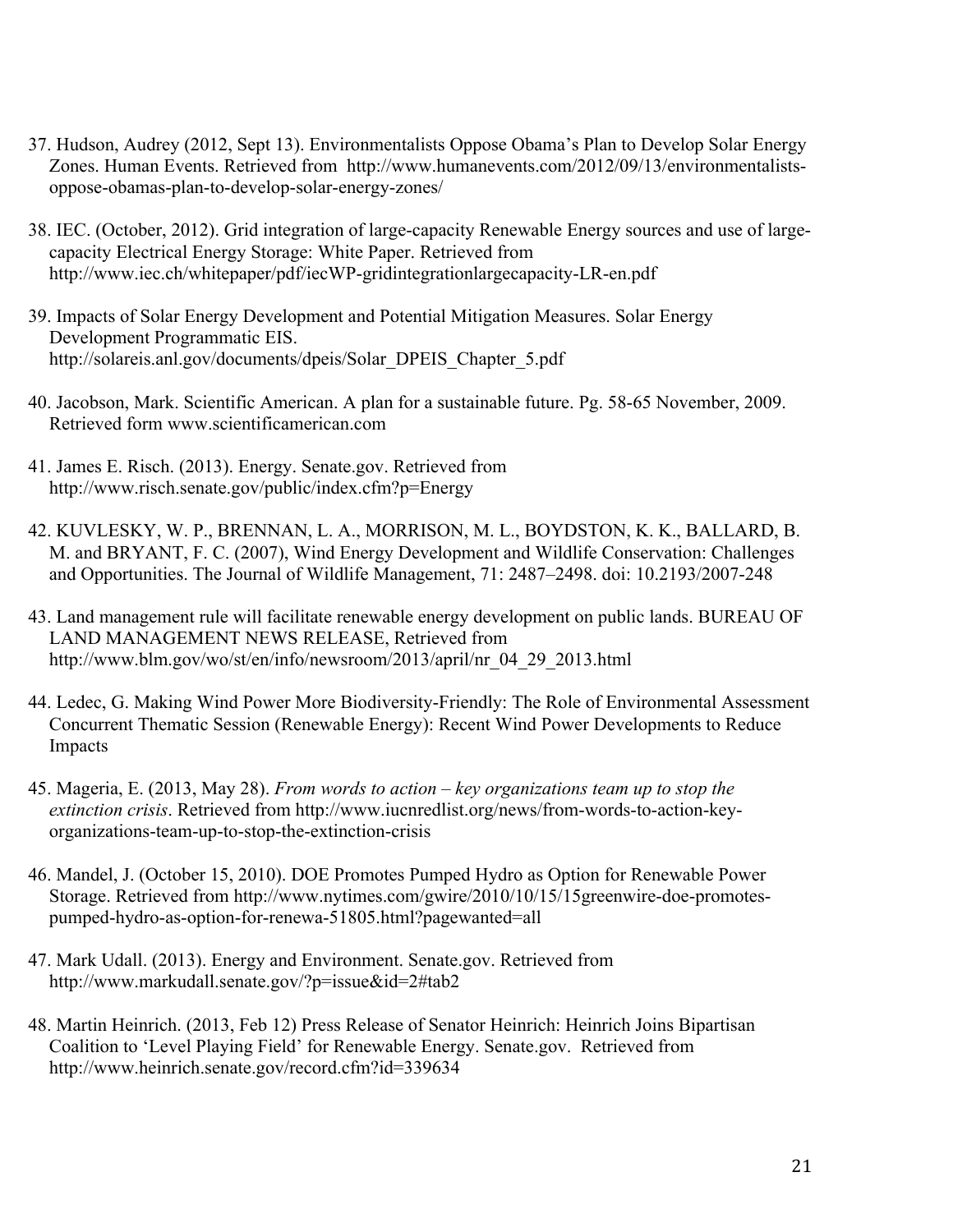- 49. Martson, Jim. (2013, Apr 26). The Oil and Gas Industry's Assault on Renewable Energy. Environmental Defense Fund. Retrieved from http://www.edf.org/blog/2013/04/26/oil-and-gasindustry%E2%80%99s-assault-renewable-energy
- 50. McDermott, M. (April 6, 2013). Storing Renewable Energy: Key To An All-Renewables Future. Retrieved from http://www.earthtechling.com/2013/04/storing-renewable-energy-pumped-storagecompressed-air-molten-salt-hydrogen-more/
- 51. McLaughlin, J.A., Gretchen B. Jordan, G.B., (Spring 1999). Logic models: a tool for telling your programs performance story, Evaluation and Program Planning. Pages 65-72: 22, 1. (http://www.sciencedirect.com/science/article/pii/S0149718998000421) [out9 #5
- 52. Memorandum submitted by the Sustainable Development Commission. Parliamentary Business. Retrieved from: http://www.publications.parliament.uk/pa/cm200809/cmselect/cmenvaud/243/7121202.htm
- 53. Michael F. Bennet. (2013). Energy. Senate.gov. Retrieved from http://www.bennet.senate.gov/issues/issue/energy
- 54. Michels, Spencer (2011, Oct, 18). How Bright is Solar Power's Future in a Post-Solyndra America? *PBS News Hour.* Retrieved from http://www.pbs.org/newshour/bb/business/julydec11/solarindustry\_10-18.html
- 55. Miller, J. How can Obama's Climate Policy Successful Reduce US Carbon Emissions http://theenergycollective.com/jemillerep/244141/how-can-obama-s-climate-policy-successfullyreduce-us-carbon-emissions
- 56. Montana Department of Commerce, (2013). Renewable Energy on Public Lands Legislation in the 113th Congress. *Montana Department of Commerce*. Retrieved from http://commerce.mt.gov/content/Energy/docs/Presentations/RenewableEnergyPublicLands
- 57. Montana: Max Baucus. (2013). Energy: Climate Change and Energy. Senate.gov. Retrieved from http://www.baucus.senate.gov/?p=issue&id=50
- 58. National Oceanic and Atmosphere Administration. (2013) Tides and Currents. http://tidesandcurrents.noaa.gov/sltrends/slrmap.html
- 59. National Oil Shale Association. (2012, June). Fact sheet- oil shale and water . Retrieved from http://www.oilshaleassoc.org/documents/Fact-Sheet-Water-2012.pdf
- 60. National Wind Watch. Presenting the facts on about industrial wind power output. Retrieved from https://www.wind-watch.org/faq-output.php
- 61. Nellis Air Force Base. Nellis Solar Array. http://www.nellis.af.mil/library/nellissolararray.asp
- 62. Pentland, W. (May 3, 2011). Transmission Bottlenecks Bad News for Renewable Energy. Forbes. Retrieved from http://www.forbes.com/sites/williampentland/2011/05/03/transmission-bottlenecks-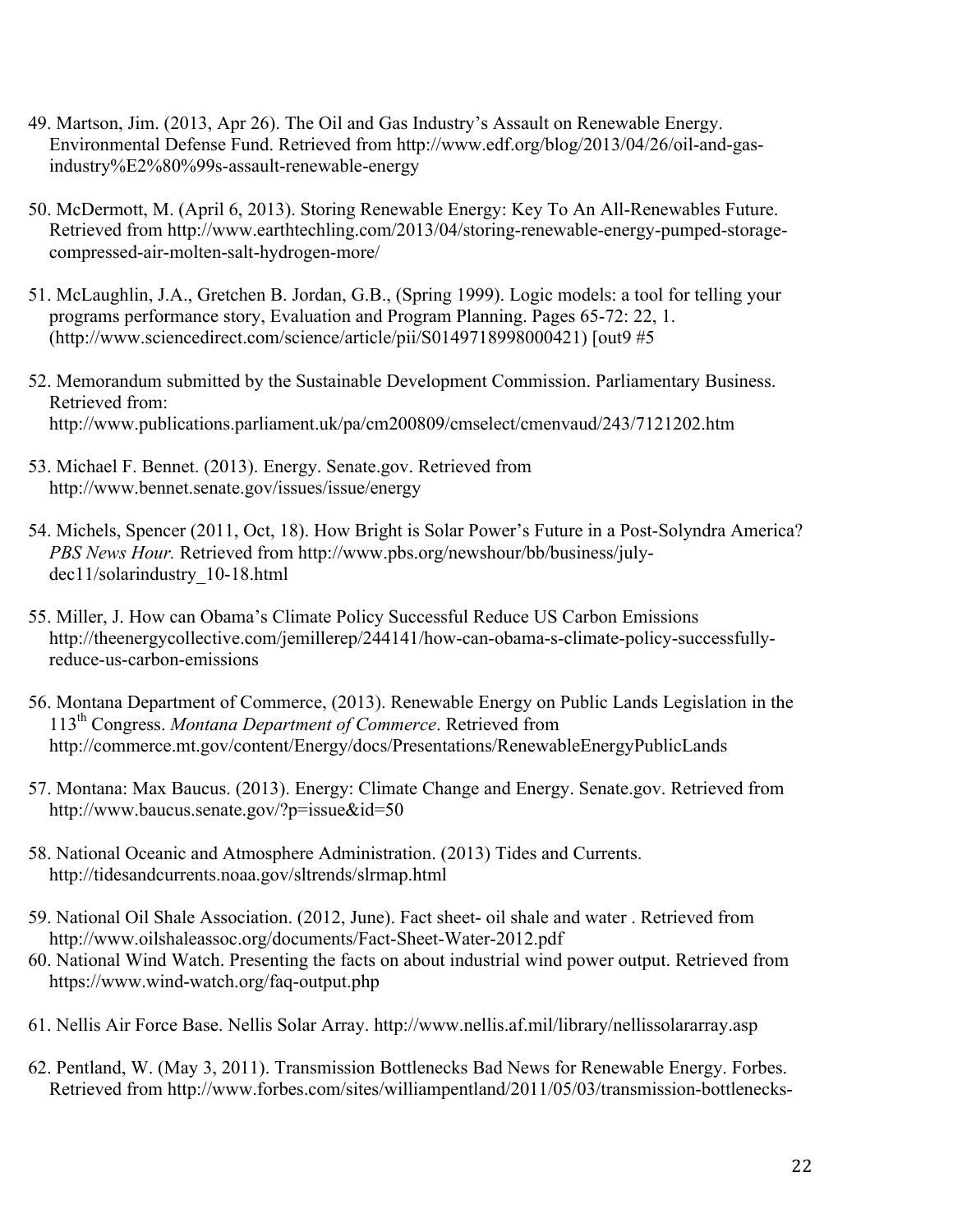bad-news-for-renewable-energy/

- 63. Poles apart: A record-breaking summer and winter. (2012, October 12). *National Snow and Ice Data Center*. Retrieved from http://nsidc.org/arcticseaicenews/2012/10/poles-apart-a-record-breakingsummer-and-winter/
- 64. Profita, C. (August 19, 2011). Can California solve the Northwest's renewable power struggle? Retrieved from http://www.opb.org/news/blog/ecotrope/can-california-solve-the-northwestsrenewable-power-struggle/
- *65. Public Land Renewable Energy Development Act of 2013*, S. 279, 113th Cong., 1st Sess. 2013.
- 66. Rapier, R. (May 2, 2013). Energy Storage: The Final Barrier to Wind and Solar's Success. Retrieved from http://oilprice.com/Alternative-Energy/Renewable-Energy/Energy-Storage-The-Final-Barrierto-Wind-and-Solars-Success.html
- 67. Rocky Mountain Institute. (2013) Electricity Scenarios. Retrieved from http://www.rmi.org/RFGraph-Electricity\_scenarios
- 68. S. 279 Public Land Renewable Energy Development Act of 2013, (2013). Cosponsors: S. 279 13th Congress. Congress.gov. Retrieved from http://beta.congress.gov/bill/113th-congress/senatebill/279/cosponsors
- 69. Saccone, M. (2013, Feb 13). Udall, Bennet introduce bipartisan bill to streamline renewable energy permits, support local communities. Mark Udall newsroom. Retrieved from http://www.markudall.senate.gov/?p=press\_release&id=3141
- 70. Smith, Rebecca. *California Girds for Electricity Woes*. Wall Street Journal. February 23, 2013.
- 71. Streater, Scott. (2012). Renewable Energy: Vt. Wind project is first for Forest Service. Retrieved from: http://www.eenews.net/stories/1059958434
- 72. Tawney, L et al. (2011). High Wire Act: Electricity Transmission Infrastructure and its Impact on the Renewable Energy Market. World Resources Institute. Retrieved from http://pdf.wri.org/high\_wire\_act.pdf
- 73. The Center for Land Use Interpretation. The Kramer Junction Solar Generating Facility.Retrived from http://clui.org/ludb/site/kramer-junction-solar-electric-generating-station
- 74. The Editorial Board (2013). At Last, an Action Plan on Climate. New York Times. Retrieved from http://www.nytimes.com/2013/06/26/opinion/at-last-an-action-plan-on-climate.html
- 75. The National Academies. Environmental Impacts of Wind Energy Projects. http://www.vawind.org/assets/nrc/nrc\_wind\_report\_050307.pdf
- 76. The Nature Conservancy, (2011). Climate Change Impacts: Changing Landscapes. The Nature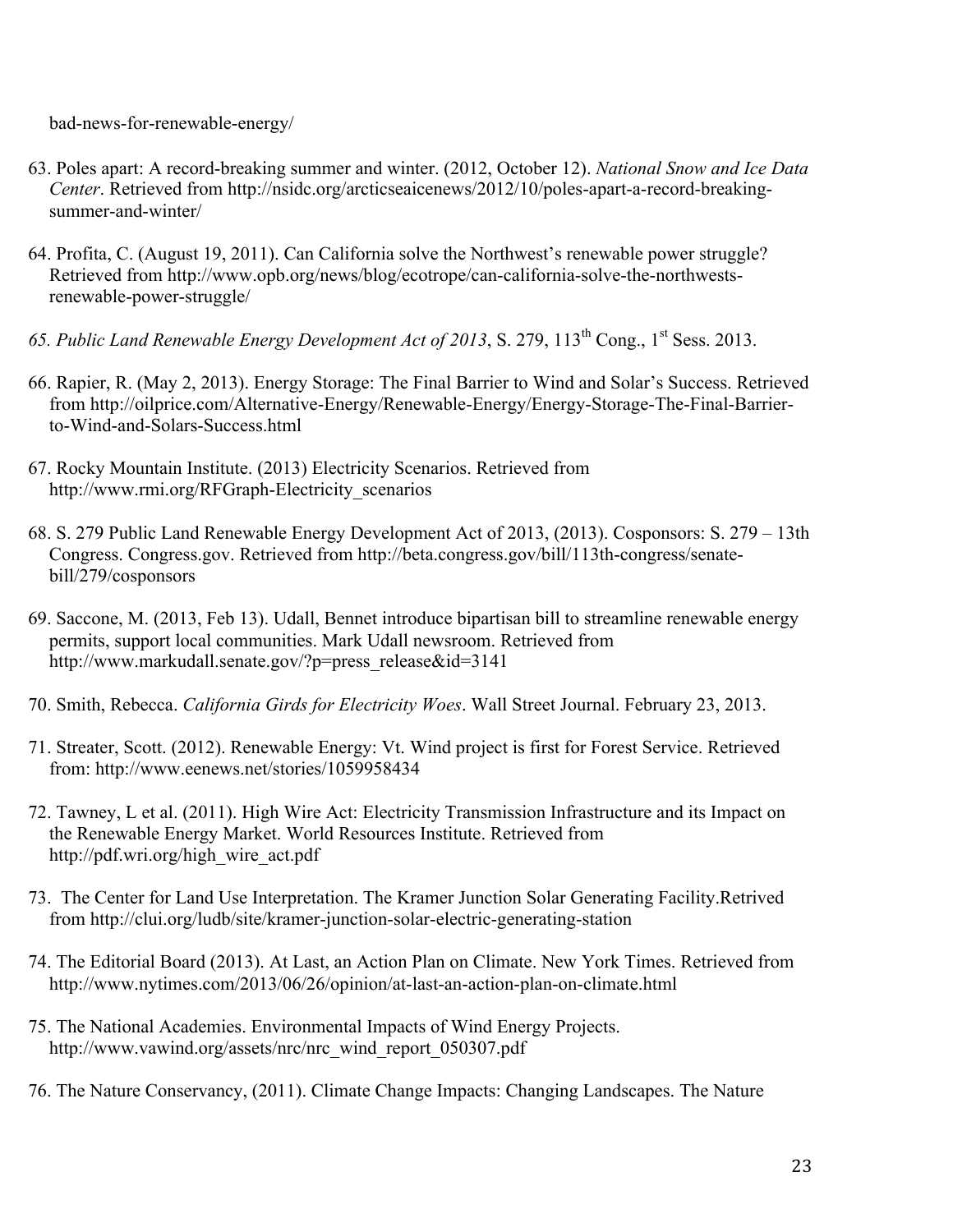Conservancy. Retrieved from http://www.nature.org/ourinitiatives/urgentissues/global-warmingclimate-change/threats-impacts/changing-landscapes.xml

- 77. The White House. FACT SHEET: President Obama's Climate Action Plan. Retrieved from http://www.whitehouse.gov/the-press-office/2013/06/25/fact-sheet-president-obama-s-climate-actionplan
- 78. The White House. The President's Climate Action Plan (June 2013). Executive Office of the President. The White House: Washington. http://www.whitehouse.gov/sites/default/files/image/president27sclimateactionplan.pdf
- 79. The White House. The Recovery Act: Promoting Clean, Renewable Energy: Investments in Wind and Solar. Retrieved from: http://www.whitehouse.gov/recovery/innovations/clean-renewable-energy
- 80. The Wilderness Society, (2011, Feb). Fact Sheet Oil and Gas Drilling in America: Some Key Facts. The Wilderness Society. Retrieved from http://wilderness.org/sites/default/files/legacy/Fact%20Sheet%20Drilling%20in%20America%20Febr uary%202011\_0.pdf
- 81. Tom Udall. (2013). Energy and Global Warming. Senate.gov. Retrieved from http://www.tomudall.senate.gov/?p=issue&id=10
- 82. Torresol Energy Corporation. Gemasolar Plant. Retrieved from http://www.torresolenergy.com/TORRESOL/gemasolar-plant/en
- 83. Trout Unlimited . Renewable Energy on Public Lands. Trout Unlimited. Retrieved from http://www.tu.org/conservation/sportsmens-conservation-project/renewable-energy-on-public-lands
- 84. Turner, John. A Realizable Renewable Energy Future. Science 30 July 1999: Vol. 285 no. 5428 pp. 687-689. Retrieved from http://www.sciencemag.org/content/285/5428/687.full
- 85. "Udall, Bennet Introduce Bipartisan Bill to Streamline Renewable Energy Permits, Support Local Communities." Mark Udall. N.p., 13 Feb. 2013. Web. 28 July 2013.
- 86. U.S. Department of Energy. Renewable Energy Certificates. U.S. Department of Energy. Retrieved from http://apps3.eere.energy.gov/greenpower/markets/certificates.shtml?page=0
- 87. U.S. Energy Information Administration, (2012, May 18). Energy in Brief. U.S. Energy Information Administration. Retrieved from http://www.eia.gov/energy\_in\_brief/article/major\_energy\_sources\_and\_users.cfm
- 88. U.S. Energy Information Administration. Electricity Generating Capacity. U.S. Energy Information Administration. Retrieved from http://www.eia.gov/electricity/capacity/
- 89. U.S. Environmental Protection Agency (April 12, 2013). Inventory of U.S. Greenhouse Gas Emissions and Sinks 1990- 2011. Washington retrieved from